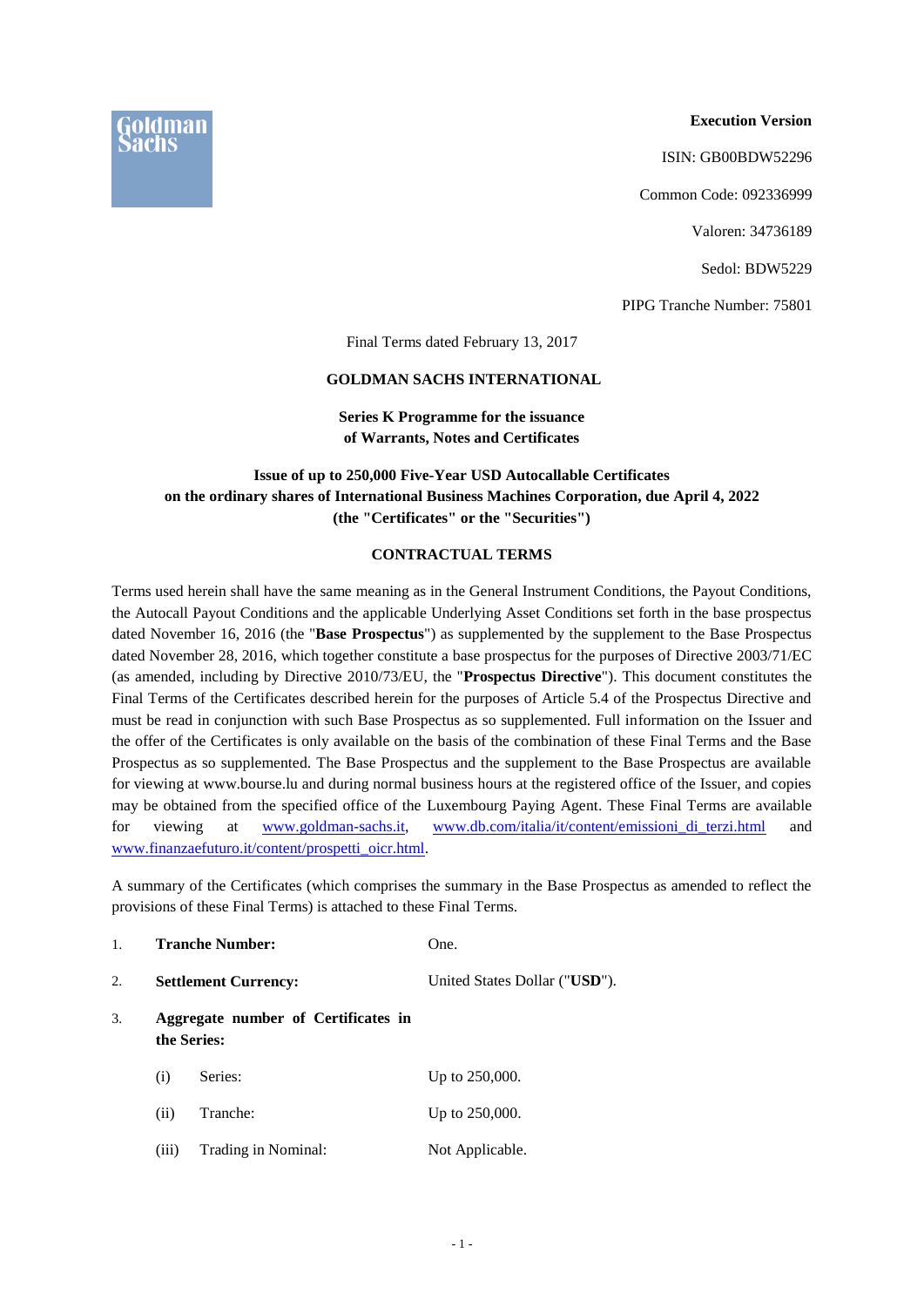|                             | (iv)                       | Nominal Amount:                                                                                                       | Not Applicable.                                                                       |
|-----------------------------|----------------------------|-----------------------------------------------------------------------------------------------------------------------|---------------------------------------------------------------------------------------|
| 4.                          | <b>Issue Price:</b>        |                                                                                                                       | USD 100 per Certificate.                                                              |
| 5.                          | <b>Calculation Amount:</b> |                                                                                                                       | <b>USD 100.</b>                                                                       |
| 6.                          | <b>Issue Date:</b>         |                                                                                                                       | March 30, 2017.                                                                       |
| 7.                          |                            | <b>Maturity Date:</b>                                                                                                 | Scheduled Maturity Date is April 4, 2022.                                             |
|                             | (i)                        | Strike Date:                                                                                                          | Not Applicable.                                                                       |
|                             | (ii)                       | Determination<br>Date<br>Relevant<br>(General Instrument Condition<br>$2(a)$ :                                        | Final Reference Date.                                                                 |
|                             | (iii)                      | <b>Scheduled Determination Date:</b>                                                                                  | Not Applicable.                                                                       |
|                             | (iv)                       | First Maturity Date Specific<br>Adjustment:                                                                           | Not Applicable.                                                                       |
|                             | (v)                        | Second Maturity Date Specific<br>Adjustment:                                                                          | Applicable.                                                                           |
|                             |                            | Specified Day(s) for the<br>of<br>"Second<br>purposes<br>Maturity Date<br>Specific<br>Adjustment":                    | Five Business Days.                                                                   |
|                             |                            | Maturity Date Business<br>Day Convention for the<br>purposes of the "Second<br>Maturity Date Specific<br>Adjustment": | Following Business Day Convention.                                                    |
|                             | (vi)                       | Business Day Adjustment:                                                                                              | Not Applicable.                                                                       |
|                             | (vii)                      | American Style Adjustment:                                                                                            | Not Applicable.                                                                       |
| 8.                          |                            | <b>Underlying Asset(s):</b>                                                                                           | The Share (as defined below).                                                         |
| <b>VALUATION PROVISIONS</b> |                            |                                                                                                                       |                                                                                       |
| 9.                          |                            | <b>Valuation Date(s):</b>                                                                                             | March 27, 2018, March 27, 2019, March 27, 2020, March 29,<br>2021 and March 28, 2022. |
|                             |                            | Final Reference Date:                                                                                                 | The Valuation Date scheduled to fall on March 28, 2022.                               |
| 10.                         |                            | <b>Entry Level Observation Dates:</b>                                                                                 | Not Applicable.                                                                       |
| 11.                         |                            | <b>Initial Valuation Date:</b>                                                                                        | March 27, 2017.                                                                       |
| 12.                         | Averaging:                 |                                                                                                                       | Not Applicable.                                                                       |

13. **Asset Initial Price**: **Initial Closing Price.**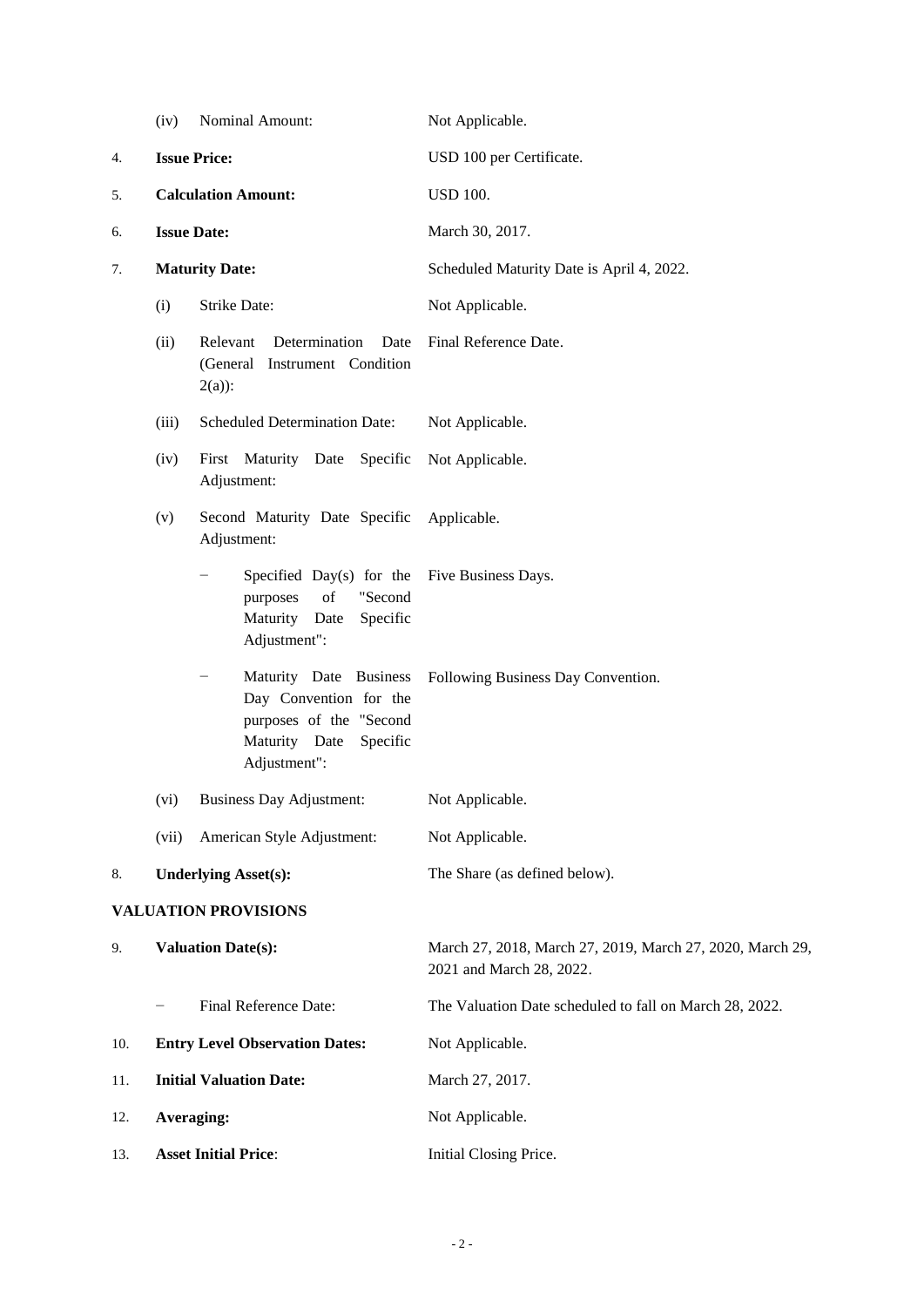| 14. | <b>Adjusted Asset Final Reference Date:</b>                                       | Not Applicable.                                                                                      |
|-----|-----------------------------------------------------------------------------------|------------------------------------------------------------------------------------------------------|
| 15. | <b>Adjusted Asset Initial Reference Date:</b>                                     | Not Applicable.                                                                                      |
| 16. | <b>FX (Final) Valuation Date:</b>                                                 | Not Applicable.                                                                                      |
| 17. | <b>FX (Initial) Valuation Date:</b>                                               | Not Applicable.                                                                                      |
| 18. | <b>Final FX Valuation Date:</b>                                                   | Not Applicable.                                                                                      |
| 19. | <b>Initial FX Valuation Date:</b>                                                 | Not Applicable.                                                                                      |
|     | <b>COUPON PAYOUT CONDITIONS</b>                                                   |                                                                                                      |
| 20. | <b>Coupon Payout Conditions:</b>                                                  | Not Applicable.                                                                                      |
| 21. | <b>Interest Basis:</b>                                                            | Not Applicable.                                                                                      |
| 22. | <b>Interest Commencement Date:</b>                                                | Not Applicable.                                                                                      |
| 23. | <b>Fixed Rate Instrument Conditions</b><br>(General Instrument Condition 11):     | Not Applicable.                                                                                      |
| 24. | <b>BRL FX Conditions (Coupon Payout)</b><br>Condition $1.1(c)$ :                  | Not Applicable.                                                                                      |
| 25. | <b>Security Conditions</b><br>FX<br>(Coupon<br>Payout Condition 1.1(d)):          | Not Applicable.                                                                                      |
| 26. | <b>Floating Rate Instrument Conditions</b><br>(General Instrument Condition 12):  | Not Applicable.                                                                                      |
| 27. | Change of Interest Basis (General<br><b>Instrument Condition 13):</b>             | Not Applicable.                                                                                      |
| 28. | Conditional Coupon (Coupon Payout Not Applicable.<br>Condition 1.3):              |                                                                                                      |
| 29. | Accrual<br>Coupon<br>Range<br><b>Payout Condition 1.4):</b>                       | (Coupon Not Applicable.                                                                              |
|     | <b>AUTOCALL PAYOUT CONDITIONS</b>                                                 |                                                                                                      |
| 30. | Automatic Early Exercise (General Applicable.<br><b>Instrument Condition 15):</b> |                                                                                                      |
|     | Applicable Date(s):<br>(i)                                                        | Each Autocall Observation Date.                                                                      |
|     | Automatic<br>Exercise<br>(ii)<br>Early<br>$Date(s)$ :                             | Each date set forth in the Autocall Table in the column<br>entitled "Automatic Early Exercise Date". |
|     | First<br>Automatic<br>Early<br>(a)<br>Exercise Date<br>Specific<br>Adjustment:    | Not Applicable.                                                                                      |
|     | Second Automatic Early Applicable.<br>(b)                                         |                                                                                                      |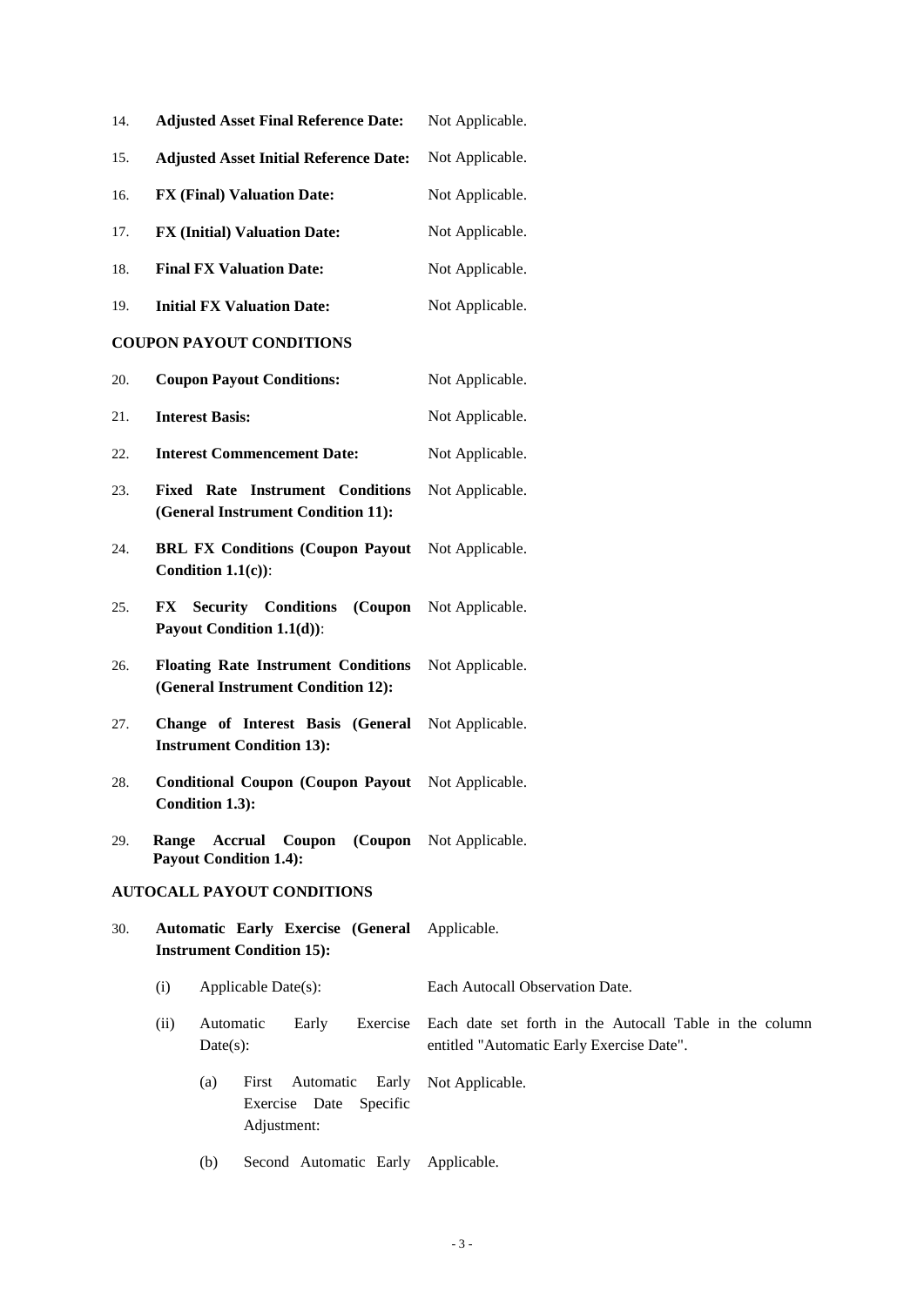|     |       | Exercise Date<br>Specific<br>Adjustment:                                                                                                                                                                                                          |                                                                                                                                                                                                                                                    |
|-----|-------|---------------------------------------------------------------------------------------------------------------------------------------------------------------------------------------------------------------------------------------------------|----------------------------------------------------------------------------------------------------------------------------------------------------------------------------------------------------------------------------------------------------|
|     |       | Automatic Early Exercise<br>Specified Day(s) for the<br>$% \left( \left( \mathcal{A},\mathcal{A}\right) \right) =\left( \mathcal{A},\mathcal{A}\right)$ of<br>"Second<br>purposes<br>Automatic Early Exercise<br>Specific<br>Date<br>Adjustment": | Five Business Days.                                                                                                                                                                                                                                |
|     |       | Relevant Automatic Early<br>Exercise<br>Determination<br>Date:                                                                                                                                                                                    | The Applicable Date corresponding to such Scheduled<br>Automatic Early Exercise Date.                                                                                                                                                              |
|     | (iii) | Automatic<br>Early<br>Exercise<br>Amount(s):                                                                                                                                                                                                      | In respect of each Applicable Date, the Autocall Event<br>Amount corresponding to such Applicable Date.                                                                                                                                            |
| 31. |       | <b>Autocall Payout Conditions:</b>                                                                                                                                                                                                                | Applicable.                                                                                                                                                                                                                                        |
|     | (i)   | <b>Autocall Event:</b>                                                                                                                                                                                                                            | Applicable, for the purposes of the definition of "Autocall<br>Event" in the Autocall Payout Conditions,<br>Autocall<br>Reference Value greater than or equal to the Autocall Level<br>is applicable in respect of each Autocall Observation Date. |
|     |       | N <sub>0</sub><br>Coupon<br>Amount<br>following<br>payable<br><b>Autocall Event:</b>                                                                                                                                                              | Not Applicable.                                                                                                                                                                                                                                    |
|     | (ii)  | Autocall Reference Value:                                                                                                                                                                                                                         | Autocall Closing Price.                                                                                                                                                                                                                            |
|     | (iii) | Autocall Level:                                                                                                                                                                                                                                   | In respect of each Autocall Observation Date and the Asset,<br>100 per cent. (100%) of the Asset Initial Price of such Asset.                                                                                                                      |
|     | (iv)  | <b>Autocall Observation Date:</b>                                                                                                                                                                                                                 | Each date set forth in the Autocall Table in the column<br>entitled "Autocall Observation Date".                                                                                                                                                   |
|     | (v)   | <b>Autocall Event Amount:</b>                                                                                                                                                                                                                     | In respect of each Autocall Observation Date, the amount set<br>forth in the Autocall Table in the column "Autocall Event<br>Amount" in the row corresponding to such Autocall<br><b>Observation Date.</b>                                         |

| <b>AUTOCALL TABLE</b>                                     |                                         |                              |
|-----------------------------------------------------------|-----------------------------------------|------------------------------|
| <b>Autocall Observation Date</b>                          | <b>Automatic Early Exercise</b><br>Date | <b>Autocall Event Amount</b> |
| The Valuation Date scheduled to fall on<br>March 27, 2018 | April 5, 2018                           | <b>USD 109.40</b>            |
| The Valuation Date scheduled to fall on<br>March 27, 2019 | April 3, 2019                           | <b>USD 118.80</b>            |
| The Valuation Date scheduled to fall on                   | April 3, 2020                           | <b>USD 128.20</b>            |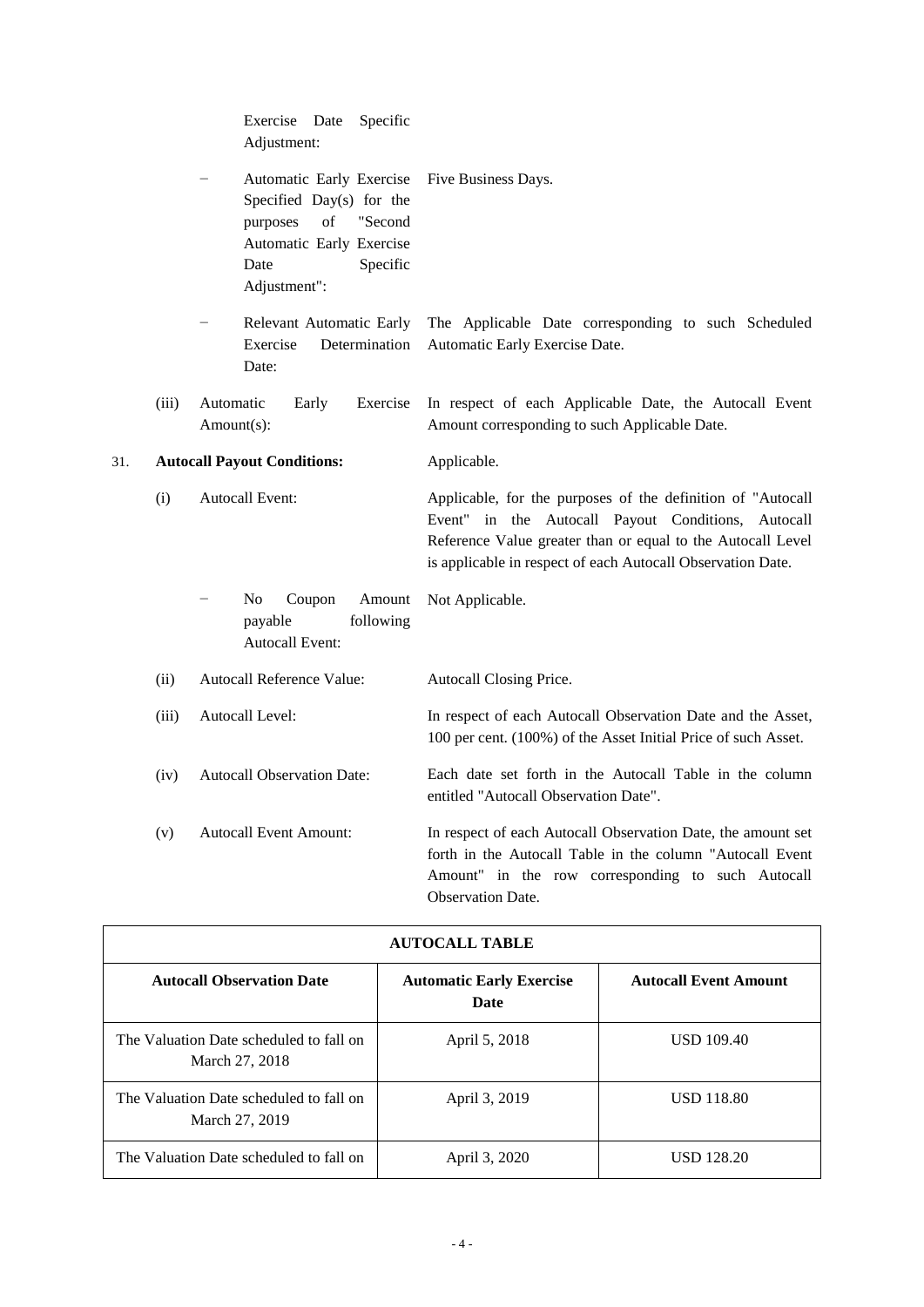| March 27, 2020                                            |               |            |
|-----------------------------------------------------------|---------------|------------|
| The Valuation Date scheduled to fall on<br>March 29, 2021 | April 7, 2021 | USD 137.60 |

# **SETTLEMENT AMOUNT AND PAYOUT CONDITIONS**

| 32. | Settlement:     |                                                                                  | Cash Settlement is applicable.                                                                  |
|-----|-----------------|----------------------------------------------------------------------------------|-------------------------------------------------------------------------------------------------|
| 33. | <b>Single</b>   | Limb<br>Payout<br>Condition 1.1):                                                | (Payout Not Applicable.                                                                         |
| 34. | <b>Multiple</b> | Payout<br>Limb<br>Condition 1.2):                                                | (Payout Applicable.                                                                             |
|     | (i)             | <b>Trigger</b><br>Event<br>Condition $1.2(a)(i)$ :                               | (Payout Applicable.                                                                             |
|     |                 | Trigger Percentage:<br>-                                                         | 147 per cent. (147%).                                                                           |
|     | (ii)            | Payout 1 (Payout Condition Applicable.<br>$1.2(b)(i)(A))$ :                      |                                                                                                 |
|     |                 | <b>Redemption Percentage:</b><br>-                                               | 100 per cent. (100%).                                                                           |
|     | (iii)           | Payout 2 (Payout Condition Not Applicable.<br>$1.2(b)(i)(B))$ :                  |                                                                                                 |
|     | (iv)            | Payout 3 (Payout Condition Not Applicable.<br>$1.2(b)(i)(C))$ :                  |                                                                                                 |
|     | (v)             | Payout 4 (Payout Condition Not Applicable.<br>$1.2(b)(i)(D))$ :                  |                                                                                                 |
|     | (vi)            | Payout 5 (Payout Condition Not Applicable.<br>$1.2(b)(i)(E))$ :                  |                                                                                                 |
|     | (vii)           | Payout 6 (Payout Condition Not Applicable.<br>$1.2(b)(i)(F)$ :                   |                                                                                                 |
|     | (viii)          | Payout 7 (Payout Condition Not Applicable.<br>$1.2(b)(i)(G))$ :                  |                                                                                                 |
|     | (ix)            | Payout 8 (Payout Condition Not Applicable.<br>$1.2(b)(i)(H))$ :                  |                                                                                                 |
|     | (x)             | <b>Downside</b><br>Cash<br><b>Settlement</b><br>(Payout Condition 1.2(c)(i)(A)): | Applicable, for the purpose of Payout Condition $1.2(c)(i)(A)$ ,<br>Single Asset is applicable. |
|     |                 | Minimum Percentage:<br>(a)                                                       | Not Applicable.                                                                                 |
|     |                 | Final Value:<br>(b)                                                              | Final Closing Price.                                                                            |
|     |                 | Initial Value:<br>(c)                                                            | 100 per cent. (100%) of the Initial Closing Price.                                              |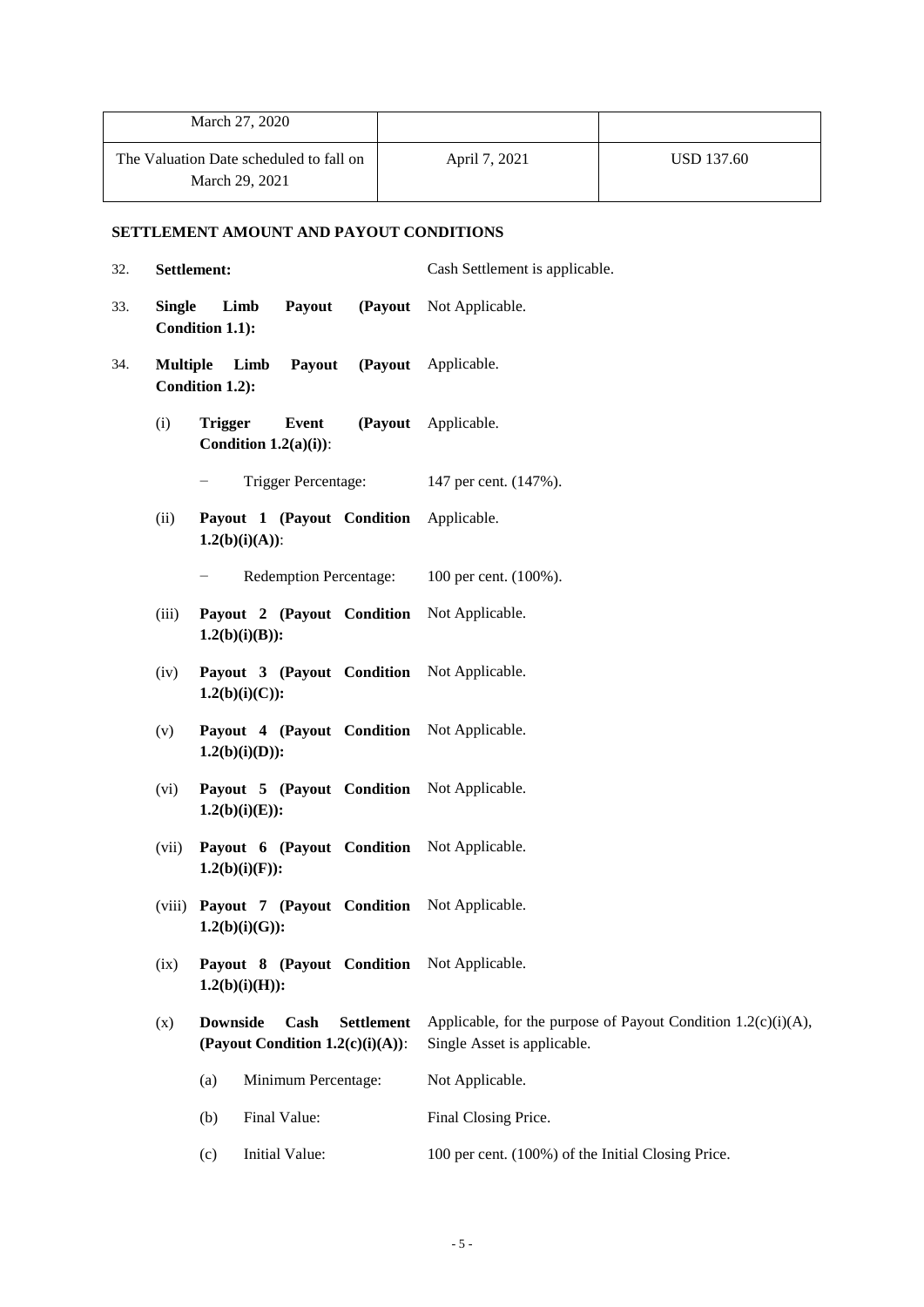|     |                 | (d)<br>Downside Cap:                                                              | Not Applicable.                                                                                                                                                      |
|-----|-----------------|-----------------------------------------------------------------------------------|----------------------------------------------------------------------------------------------------------------------------------------------------------------------|
|     |                 | Downside Floor:<br>(e)                                                            | Not Applicable.                                                                                                                                                      |
|     |                 | (f)<br>Asset FX:                                                                  | Not Applicable.                                                                                                                                                      |
|     | $(x_i)$         | <b>Downside Physical Settlement</b><br>(Payout Condition 1.2(c)(ii)):             | Not Applicable.                                                                                                                                                      |
| 35. | 1.3):           | Warrants Payout (Payout Condition                                                 | Not Applicable.                                                                                                                                                      |
| 36. |                 | Barrier Event Conditions (Payout<br><b>Condition 2):</b>                          | Applicable.                                                                                                                                                          |
|     | (i)             | <b>Barrier Event:</b>                                                             | Applicable, for the purposes of the definition of "Barrier<br>Event" in the Payout Conditions, Barrier Reference Value<br>less than the Barrier Level is applicable. |
|     | (ii)            | <b>Barrier Reference Value:</b>                                                   | Barrier Closing Price.                                                                                                                                               |
|     | (iii)           | <b>Barrier Level:</b>                                                             | 70 per cent. (70%) of the Asset Initial Price.                                                                                                                       |
|     | (iv)            | <b>Barrier Observation Period:</b>                                                | Not Applicable.                                                                                                                                                      |
| 37. |                 | Trigger Event Conditions (Payout<br>Condition 3):                                 | Applicable.                                                                                                                                                          |
|     | (i)             | Trigger Event:                                                                    | Applicable, for the purposes of the definition of "Trigger<br>Event" in the Payout Conditions, Trigger Reference Value<br>less than the Trigger Level is applicable. |
|     | (ii)            | Trigger Reference Value:                                                          | Trigger Closing Price.                                                                                                                                               |
|     | (iii)           | Trigger Level:                                                                    | 100 per cent. (100%) of the Asset Initial Price.                                                                                                                     |
|     | (iv)            | <b>Barrier Observation Period:</b>                                                | Not Applicable.                                                                                                                                                      |
| 38. |                 | <b>Currency Conversion:</b>                                                       | Not Applicable.                                                                                                                                                      |
| 39. | <b>Physical</b> | <b>Settlement</b><br>(General<br><b>Instrument Condition 7(e)):</b>               | Not Applicable.                                                                                                                                                      |
| 40. | Amount:         | Non-scheduled<br><b>Early</b><br>Repayment                                        | Fair Market Value.                                                                                                                                                   |
|     | -               | Adjusted for<br>any<br>reasonable<br>expenses and costs:                          | Applicable.                                                                                                                                                          |
|     |                 | <b>EXERCISE PROVISIONS</b>                                                        |                                                                                                                                                                      |
| 41. |                 | <b>Exercise Style of Certificates (General</b><br><b>Instrument Condition 7):</b> | The Certificates are European Style Instruments. General<br>Instrument Condition 7(b) is applicable.                                                                 |

42. **Exercise Period:** Not Applicable.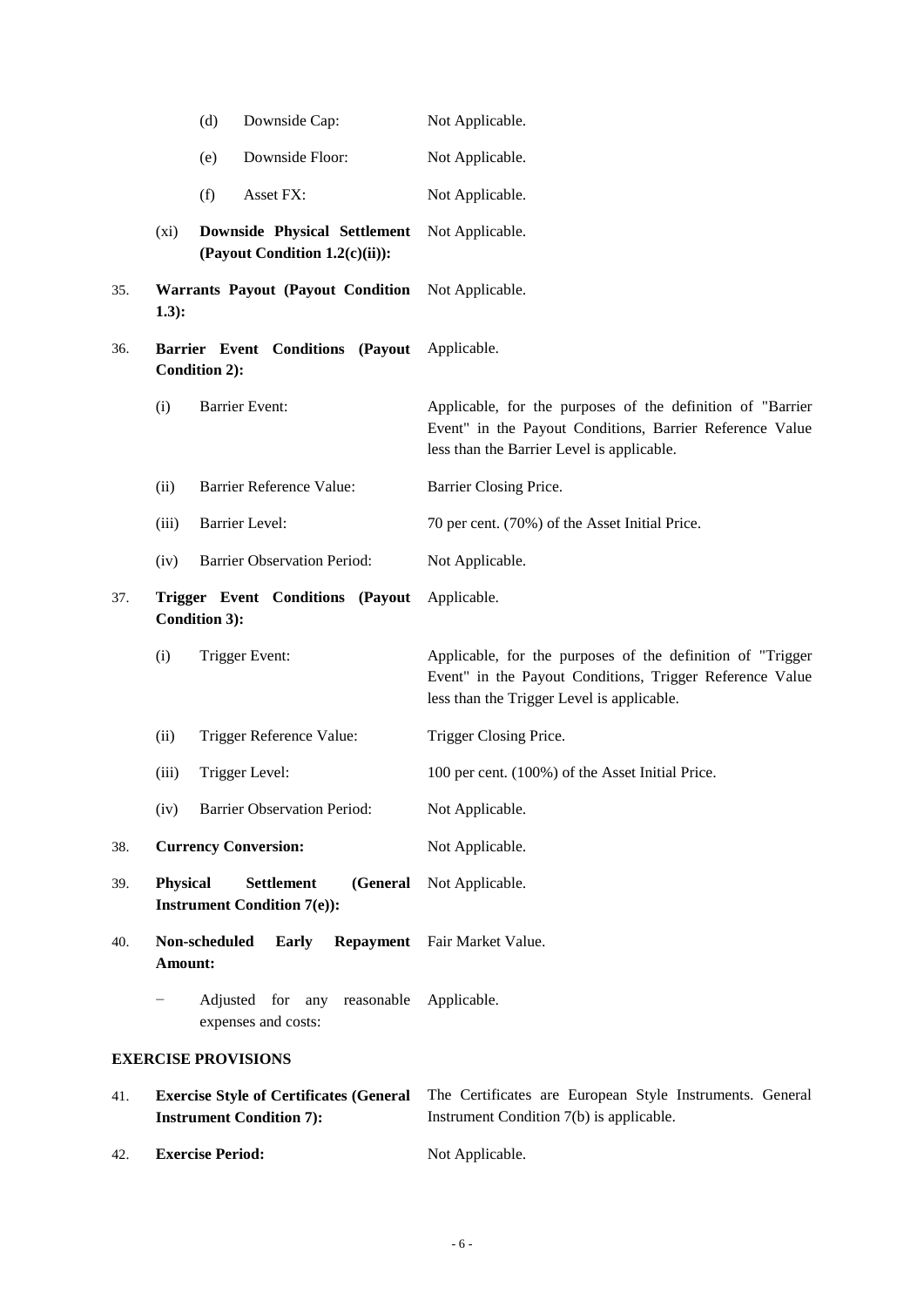| 43. | <b>Specified Exercise Dates:</b>                                                       | Not Applicable.                                                                                                                                                                  |
|-----|----------------------------------------------------------------------------------------|----------------------------------------------------------------------------------------------------------------------------------------------------------------------------------|
| 44. | <b>Expiration Date:</b>                                                                | If:                                                                                                                                                                              |
|     |                                                                                        | an Automatic Early Exercise Event does not occur on<br>(i)<br>any Applicable Date, the Final Reference Date; or                                                                  |
|     |                                                                                        | an Automatic Early Exercise Event occurs on any<br>(ii)<br>Applicable Date, such Applicable Date.                                                                                |
|     | Expiration<br>Date<br>is<br><b>Business Day Adjusted:</b>                              | Not Applicable.                                                                                                                                                                  |
| 45. | Redemption at the option of the Issuer<br>(General Instrument Condition 16):           | Not Applicable.                                                                                                                                                                  |
| 46. | <b>Exercise</b><br>(General<br><b>Automatic</b><br><b>Instrument Condition 7(i)):</b>  | The Certificates are Automatic Exercise Instruments –<br>General Instrument Condition 7(i) is applicable, save that<br>General Instrument Condition 7(i)(iii) is not applicable. |
| 47. | Minimum Exercise Number (General<br><b>Instrument Condition 10(a)):</b>                | Not Applicable.                                                                                                                                                                  |
| 48. | <b>Permitted</b><br><b>Multiple</b><br>(General<br><b>Instrument Condition 10(a)):</b> | Not Applicable.                                                                                                                                                                  |
| 49. | <b>Maximum Exercise Number:</b>                                                        | Not Applicable.                                                                                                                                                                  |
| 50. | <b>Strike Price:</b>                                                                   | Not Applicable.                                                                                                                                                                  |
| 51. | <b>Closing Value:</b>                                                                  | Not Applicable.                                                                                                                                                                  |

**SHARE LINKED INSTRUMENT / INDEX LINKED INSTRUMENT / COMMODITY LINKED INSTRUMENT / FX LINKED INSTRUMENT / INFLATION LINKED INSTRUMENT / MULTI-ASSET BASKET LINKED INSTRUMENT**

| 52. |       | <b>Type of Certificates:</b>                           | The Certificates are Share Linked Instruments - the Share<br>Linked Conditions are applicable                                                                                               |
|-----|-------|--------------------------------------------------------|---------------------------------------------------------------------------------------------------------------------------------------------------------------------------------------------|
| 53. |       | <b>Share Linked Instruments:</b>                       | Applicable.                                                                                                                                                                                 |
|     | (i)   | Single Share or Share Basket or<br>Multi-Asset Basket: | Single Share.                                                                                                                                                                               |
|     | (ii)  | Name of $Share(s)$ :                                   | The ordinary shares of International Business Machines<br>Corporation ( <i>Bloomberg: IBM UN <math>\langle Equity \rangle</math>; Reuters:</i><br>IBM.N; ISIN: US4592001014) (the "Share"). |
|     | (iii) | $Exchange(s)$ :                                        | New York Stock Exchange.                                                                                                                                                                    |
|     | (iv)  | Related Exchange(s):                                   | All Exchanges.                                                                                                                                                                              |
|     | (v)   | <b>Options Exchange:</b>                               | Related Exchange.                                                                                                                                                                           |
|     | (vi)  | Valuation Time:                                        | Default Valuation Time.                                                                                                                                                                     |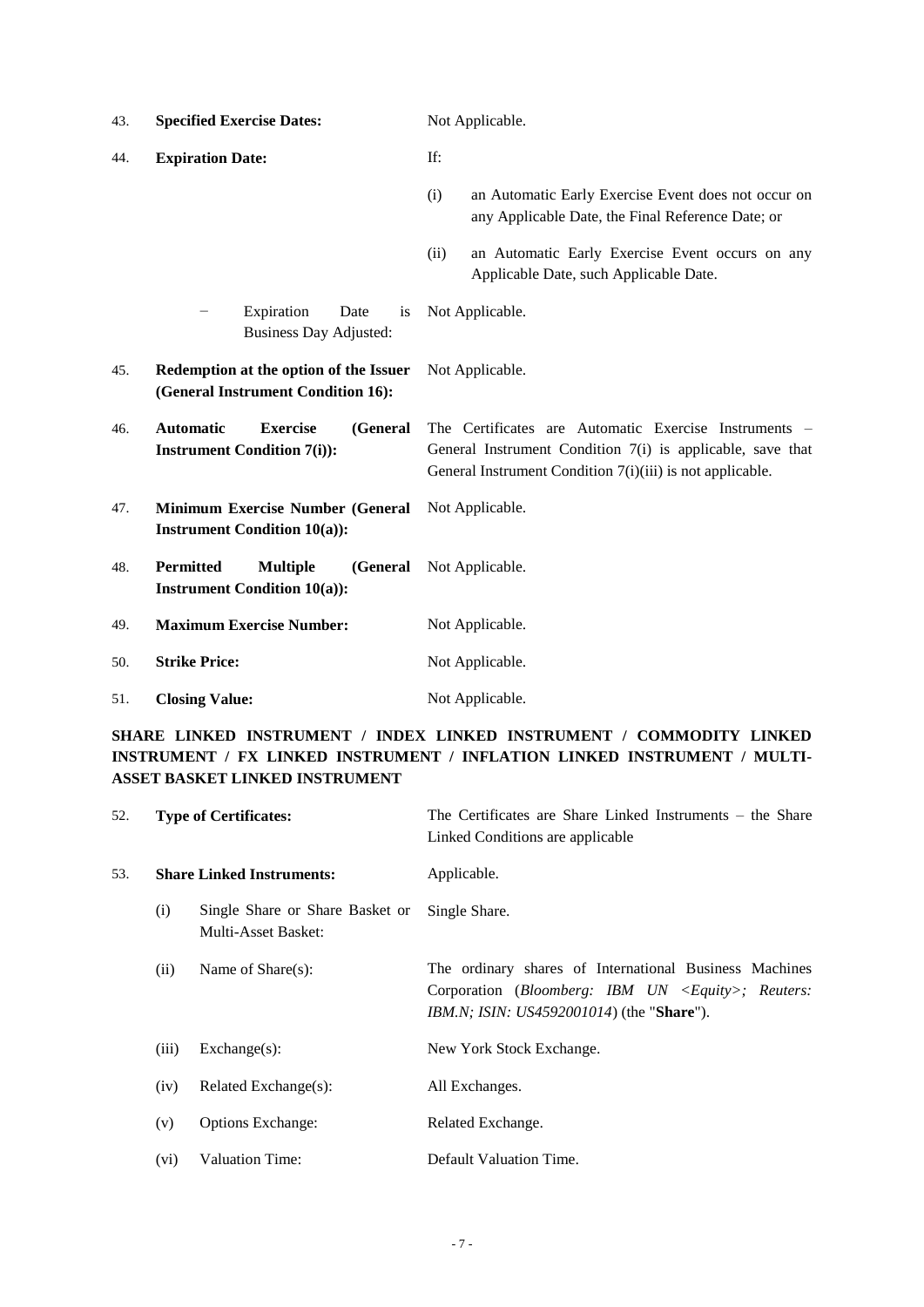- (vii) Single Share and Reference Dates – Consequences of Disrupted Days: Applicable in respect of each Reference Date – as specified in Share Linked Condition 1.1.
	- $(a)$  Maximum Days Disruption: As specified in Share Linked Condition 7.
	- (b) No Adjustment: Not Applicable.
- (viii) Single Share and Averaging Reference Dates – Consequences of Disrupted Days: Not Applicable.
- (ix) Share Basket and Reference Dates – Basket Valuation (Individual Scheduled Trading Day and Individual Disrupted Day): Not Applicable.
- (x) Share Basket and Averaging Reference Dates – Basket Valuation (Individual Scheduled Trading Day and Individual Disrupted Day): Not Applicable.
- (xi) Share Basket and Reference Dates – Basket Valuation (Common Scheduled Trading Day but Individual Disrupted Day): Not Applicable.
- (xii) Share Basket and Averaging Reference Dates – Basket Valuation (Common Scheduled Trading Day but Individual Disrupted Day): Not Applicable.
- (xiii) Share Basket and Reference Dates – Basket Valuation (Common Scheduled Trading Day and Common Disrupted Day): Not Applicable.
- (xiv) Share Basket and Averaging Reference Dates – Basket Valuation (Common Scheduled Trading Day and Common Disrupted Day): Not Applicable.
- (xv) Fallback Valuation Date: Not Applicable.
- (xvi) Change in Law: Applicable.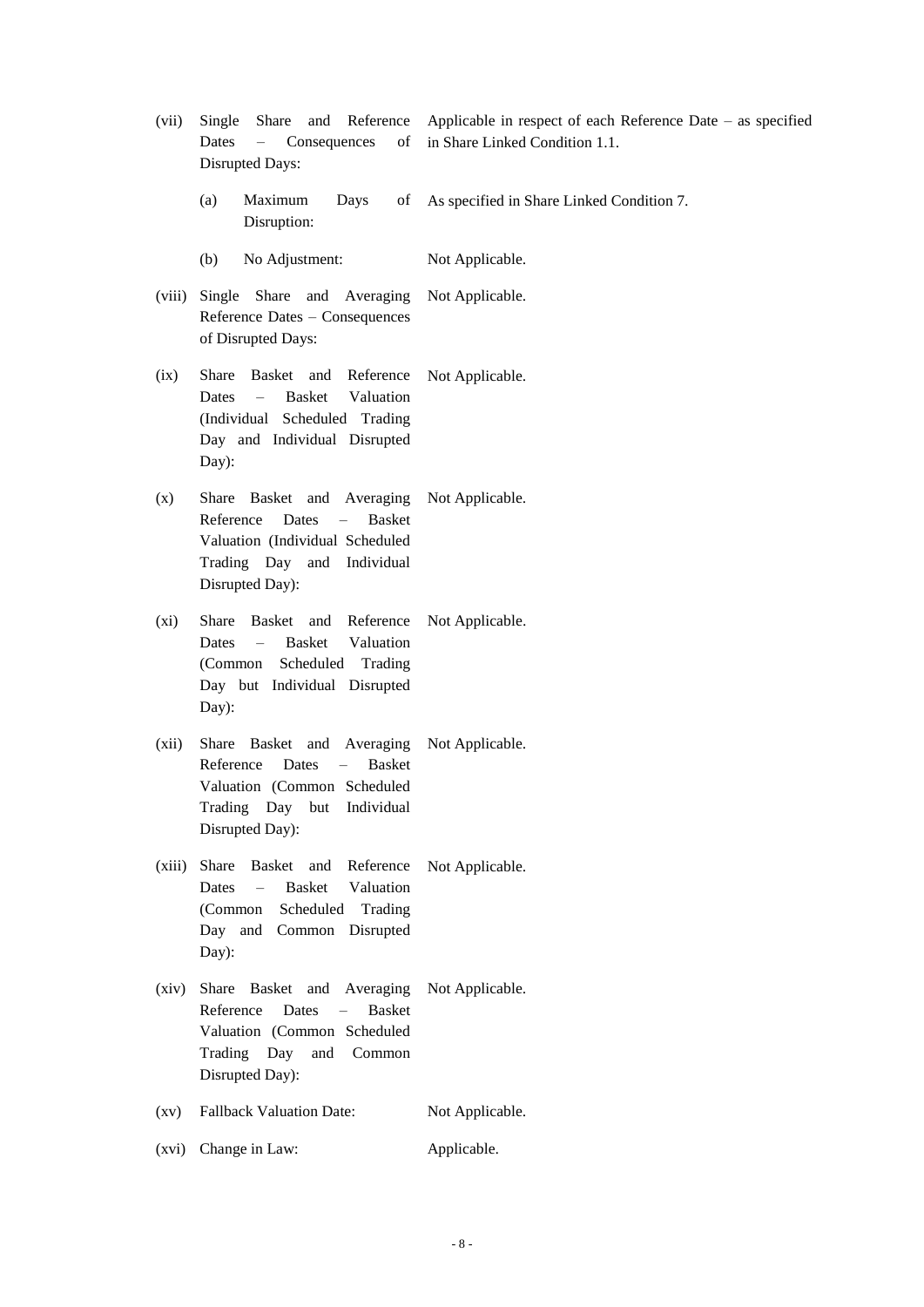|     | (xvii) Extraordinary Event - Share<br>Substitution:                                                                                                                        | Applicable.                                                                                                        |
|-----|----------------------------------------------------------------------------------------------------------------------------------------------------------------------------|--------------------------------------------------------------------------------------------------------------------|
|     | (xviii) Correction of Share Price:                                                                                                                                         | Applicable.                                                                                                        |
|     | (xix) Correction Cut-off Date:                                                                                                                                             | Default Correction Cut-off Date is applicable in respect of the<br>Initial Valuation Date and each Reference Date. |
|     | (v)<br><b>Depositary Receipts Provisions:</b>                                                                                                                              | Not Applicable.                                                                                                    |
| 54. | <b>Index Linked Instruments:</b>                                                                                                                                           | Not Applicable.                                                                                                    |
| 55. | <b>Commodity</b><br><b>Linked</b><br><b>Instruments</b><br>(Single Commodity or Commodity<br><b>Basket):</b>                                                               | Not Applicable.                                                                                                    |
| 56. | <b>Linked</b><br><b>Commodity</b><br><b>Instruments</b><br>Commodity<br><b>Index</b><br>(Single<br><b>or</b><br><b>Commodity Index Basket):</b>                            | Not Applicable.                                                                                                    |
| 57. | <b>FX Linked Instruments:</b>                                                                                                                                              | Not Applicable.                                                                                                    |
| 58. | <b>Inflation Linked Instruments:</b>                                                                                                                                       | Not Applicable.                                                                                                    |
| 59. | <b>Multi-Asset</b><br><b>Linked</b><br><b>Basket</b><br><b>Instruments:</b>                                                                                                | Not Applicable.                                                                                                    |
|     | <b>GENERAL PROVISIONS APPLICABLE TO THE CERTIFICATES</b>                                                                                                                   |                                                                                                                    |
| 60. | Event/CNY<br>FX<br><b>Disruption</b><br>FX<br><b>Disruption</b><br><b>Event/Currency</b><br>Conversion<br><b>Disruption</b><br>Event<br>(General Instrument Condition 14): | Not Applicable.                                                                                                    |
| 61. | <b>Rounding</b><br>(General<br><b>Instrument</b><br><b>Condition 24):</b>                                                                                                  |                                                                                                                    |
|     | Non-Default<br>Rounding<br>(i)<br>$\qquad \qquad -$<br>calculation<br>values<br>and<br>percentages:                                                                        | Not Applicable.                                                                                                    |
|     | Non-Default<br>(ii)<br>Rounding<br>amounts due and payable:                                                                                                                | Not Applicable.                                                                                                    |
|     | (iii)<br>Other Rounding Convention:                                                                                                                                        | Not Applicable.                                                                                                    |
| 62. | <b>Additional Business Centre(s):</b>                                                                                                                                      | TARGET.                                                                                                            |
|     | Non-Default Business Day:                                                                                                                                                  | Not Applicable.                                                                                                    |
| 63. | <b>Principal Financial Centre:</b>                                                                                                                                         | The Principal Financial Centre in relation to USD is the State<br>of New York.                                     |
|     | Non-Default Principal Financial<br>Centre:                                                                                                                                 | Applicable.                                                                                                        |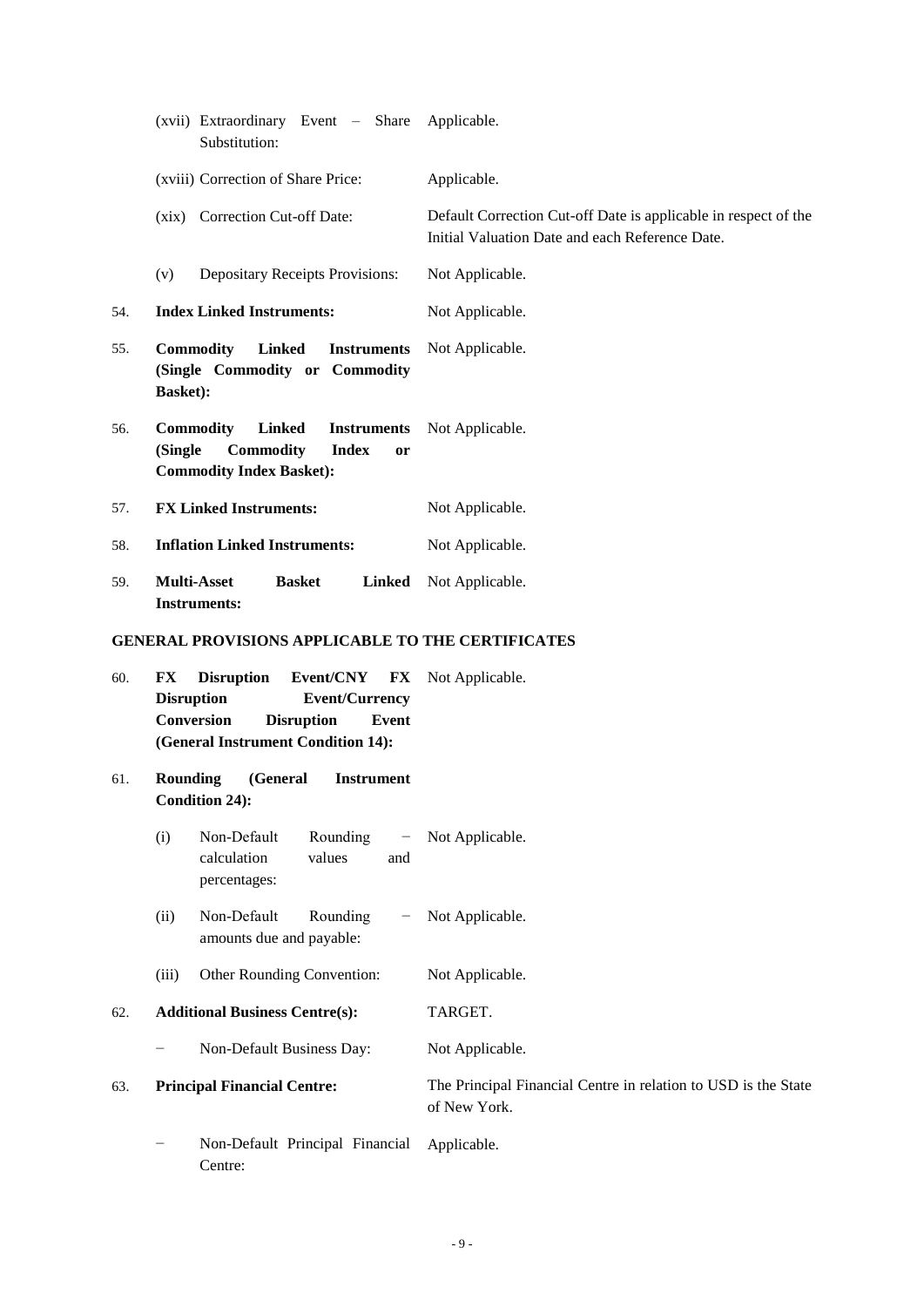| 64. | <b>Form of Certificates:</b>                                                                             | Euroclear/Clearstream Instruments.                                                                                                                                                                                                                                                                                                                                                                               |
|-----|----------------------------------------------------------------------------------------------------------|------------------------------------------------------------------------------------------------------------------------------------------------------------------------------------------------------------------------------------------------------------------------------------------------------------------------------------------------------------------------------------------------------------------|
| 65. | <b>Minimum Trading Number (General</b><br><b>Instrument Condition 5(b)):</b>                             | One Certificate.                                                                                                                                                                                                                                                                                                                                                                                                 |
| 66. | <b>Permitted Trading Multiple (General</b><br><b>Instrument Condition 5(b)):</b>                         | One Certificate.                                                                                                                                                                                                                                                                                                                                                                                                 |
| 67. | <b>Calculation</b><br>(General<br>Agent<br><b>Instrument Condition 19):</b>                              | Goldman Sachs International.                                                                                                                                                                                                                                                                                                                                                                                     |
|     | <b>DISTRIBUTION</b>                                                                                      |                                                                                                                                                                                                                                                                                                                                                                                                                  |
| 68. | <b>Method of distribution:</b>                                                                           | Non-syndicated.                                                                                                                                                                                                                                                                                                                                                                                                  |
|     | (i)<br>If<br>syndicated,<br>names<br>and<br>addresses of<br>Managers<br>and<br>underwriting commitments: | Not Applicable.                                                                                                                                                                                                                                                                                                                                                                                                  |
|     | Date of Subscription Agreement:<br>(ii)                                                                  | Not Applicable.                                                                                                                                                                                                                                                                                                                                                                                                  |
|     | If non-syndicated,<br>(iii)<br>name<br>and<br>address of Dealer:                                         | Goldman Sachs International, Peterborough Court, 133 Fleet<br>Street, London EC4A 2BB, England.                                                                                                                                                                                                                                                                                                                  |
| 69. | Non-exempt Offer:                                                                                        | An offer of the Certificates may be made by the placers other<br>than pursuant to Article $3(2)$ of the Prospectus Directive in<br>the Italian Republic (the "Public Offer Jurisdiction") during<br>the period commencing on (and including) February 13, 2017<br>and ending on (and including) March 24, 2017 ("Offer<br>Period"). See further paragraph entitled "Terms and<br>Conditions of the Offer" below. |

Signed on behalf of Goldman Sachs International:

By: ................................................

Duly authorised

53902910 (Ver8)/Ashurst(MWALSH)/EK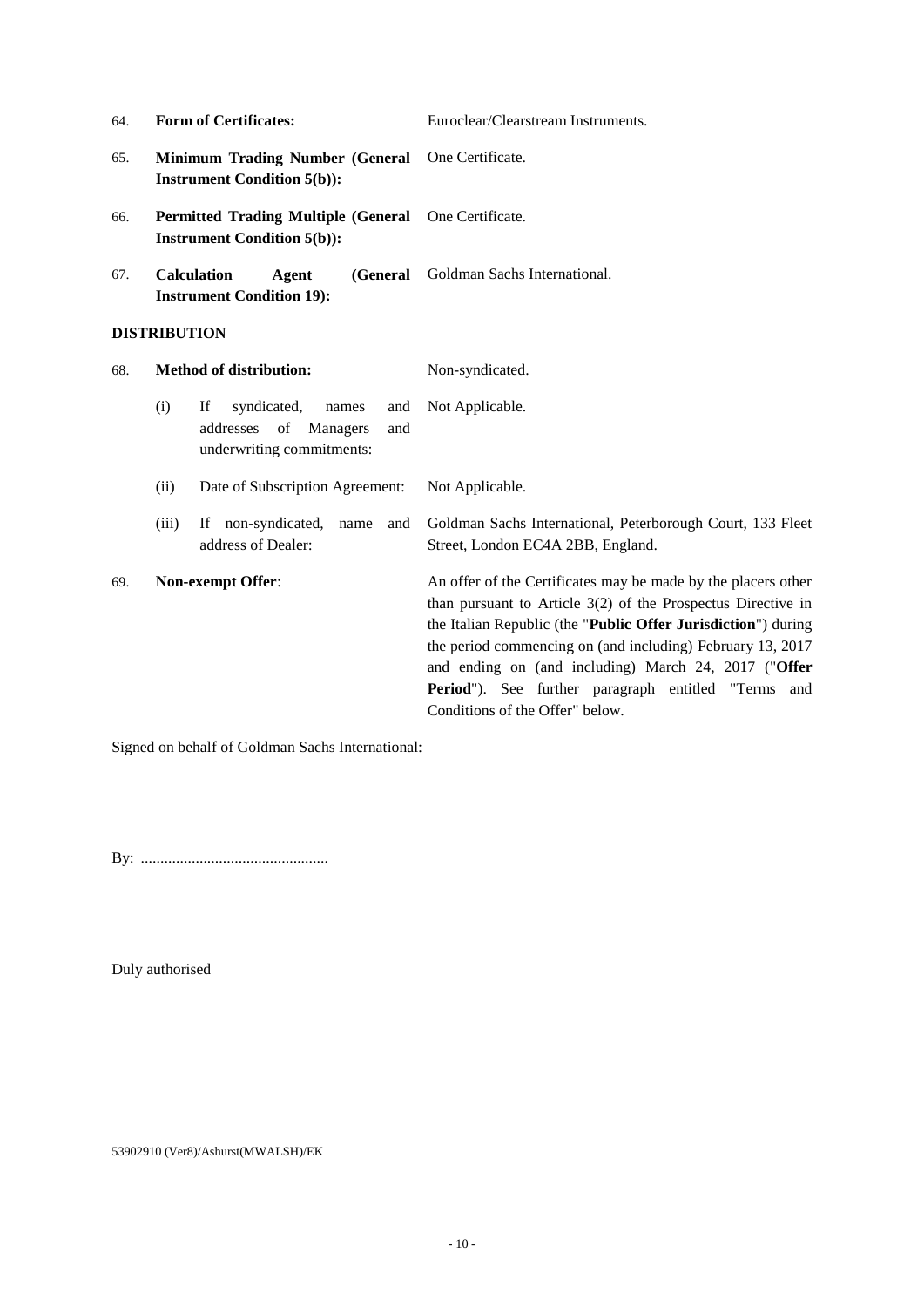1. **LISTING AND ADMISSION TO TRADING** Application will be made by the Issuer (or on its behalf) for the admission to trading of the Certificates on the Euro TLX market, a multilateral trading facility organised and managed by Euro TLX SIM S.p.A. The admission to trading of the Certificates is expected to be by the Issue Date. The effectiveness of the offer of the Certificates is conditional upon such admission to trading occurring by the Issue Date. In the event that admission to trading of the Certificates does not take place by the Issue Date for whatever reason, the Issuer will withdraw the offer, the offer will be deemed to be null and void and the Certificates will not be issued. The Issuer has no duty to maintain the trading (if any) of the Certificates on the relevant stock exchange(s) over their entire lifetime. The Certificates may be suspended

from trading and/or de-listed at any time in accordance with applicable rules and regulations of the relevant stock exchange(s).

#### 2. **LIQUIDITY ENHANCEMENT AGREEMENTS** Not Applicable.

3. **RATINGS** Not Applicable.

### 4. **INTERESTS OF NATURAL AND LEGAL PERSONS INVOLVED IN THE OFFER**

A selling commission per Certificate of up to 4.00 per cent. (4.00%) of the Calculation Amount has been paid to each placer in respect of this offer.

Save as stated above and as discussed in the risk factor, "Risks associated with conflicts of interest between Goldman Sachs and purchasers of Securities", so far as the Issuer is aware, no person involved in the offer of the Certificates has an interest material to the offer.

#### 5. **REASONS FOR THE OFFER, ESTIMATED NET PROCEEDS AND TOTAL EXPENSES**

| (i)   | Reasons for the offer:    | Not Applicable. |
|-------|---------------------------|-----------------|
| (i)   | Estimated net proceeds:   | Not Applicable. |
| (iii) | Estimated total expenses: | Not Applicable. |

#### 6. **PERFORMANCE AND VOLATILITY OF THE UNDERLYING ASSET**

Details of the past and further performance and volatility of the Asset may be obtained from Bloomberg and Reuters. However, past performance is not indicative of future performance.

#### 7. **OPERATIONAL INFORMATION**

Any Clearing System(s) other than Euroclear Not Applicable.Bank S.A./N.V. and Clearstream Banking, société anonyme and the relevant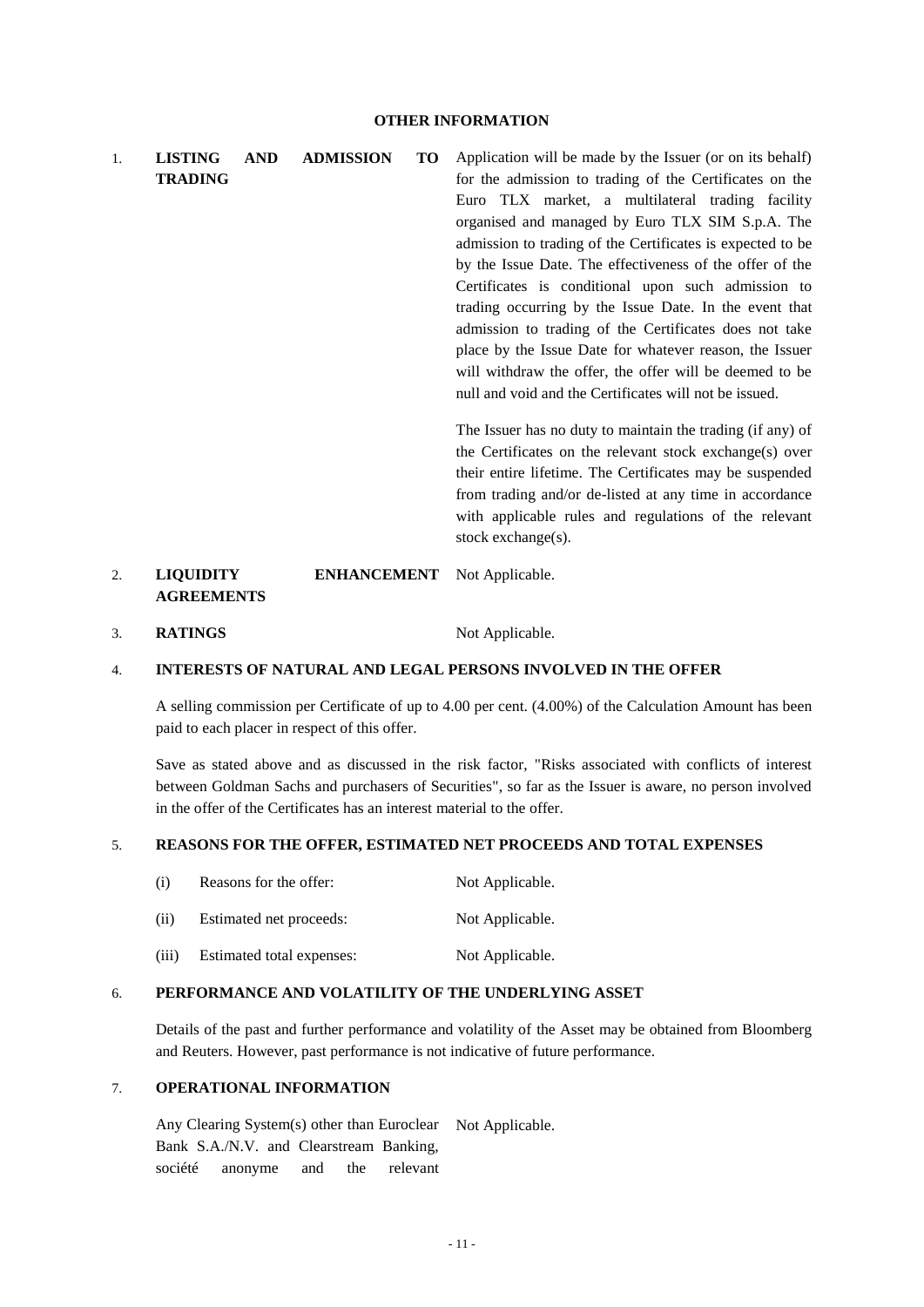identification number(s):

| Delivery:          |            | Delivery against payment.                                |  |                                            |
|--------------------|------------|----------------------------------------------------------|--|--------------------------------------------|
| Agent(s) (if any): |            | Names and addresses of additional Paying Not Applicable. |  |                                            |
| Operational        | contact(s) |                                                          |  | for Principal eq-sd-operations $@$ gs.com. |

#### 8. **TERMS AND CONDITIONS OF THE OFFER**

Programme Agent:

Offer Period: An offer of the Certificates may be made by the placers other than pursuant to Article 3(2) of the Prospectus Directive in the Public Offer Jurisdiction during the period commencing on (and including) February 13, 2017 and ending on (and including) March 24, 2017.

> The Offer Period for the Certificates placed in Italy outside the premises of the distributors ("door-to-door"), pursuant to Article 30 of Legislative Decree No. 58 of February 24, 1998, as amended (the "**Financial Services Act**") shall be from and including February 13, 2017 to and including March 17, 2017.

> Pursuant to Article 30, paragraph 6, of the Financial Services Act, the effects of the subscriptions made "door-to-door" are suspended for a period of seven days from the date of the subscription. During such period, investors have the right to withdraw from the subscription without any charge or fee, by means of notification to the relevant placer.

> In the event that the Certificates are placed in Italy via distance communication techniques, including subscriptions made through a website, the Offer Period shall be from and including February 13, 2017 to and including March 10, 2017.

> Pursuant to Article 67-*duodecies* of Legislative Decree No. 206 of September 6, 2005, subscriptions made via distance communication techniques are suspended for a period of fourteen days from the date of acceptance of the subscription by the relevant placers. During such period, investors have the right to withdraw from the subscription without any charge or fee and without having to indicate any reasons thereof, by means of notification pursuant to the modalities set forth on the relevant website where the subscription was made.

Offer Price: Issue Price.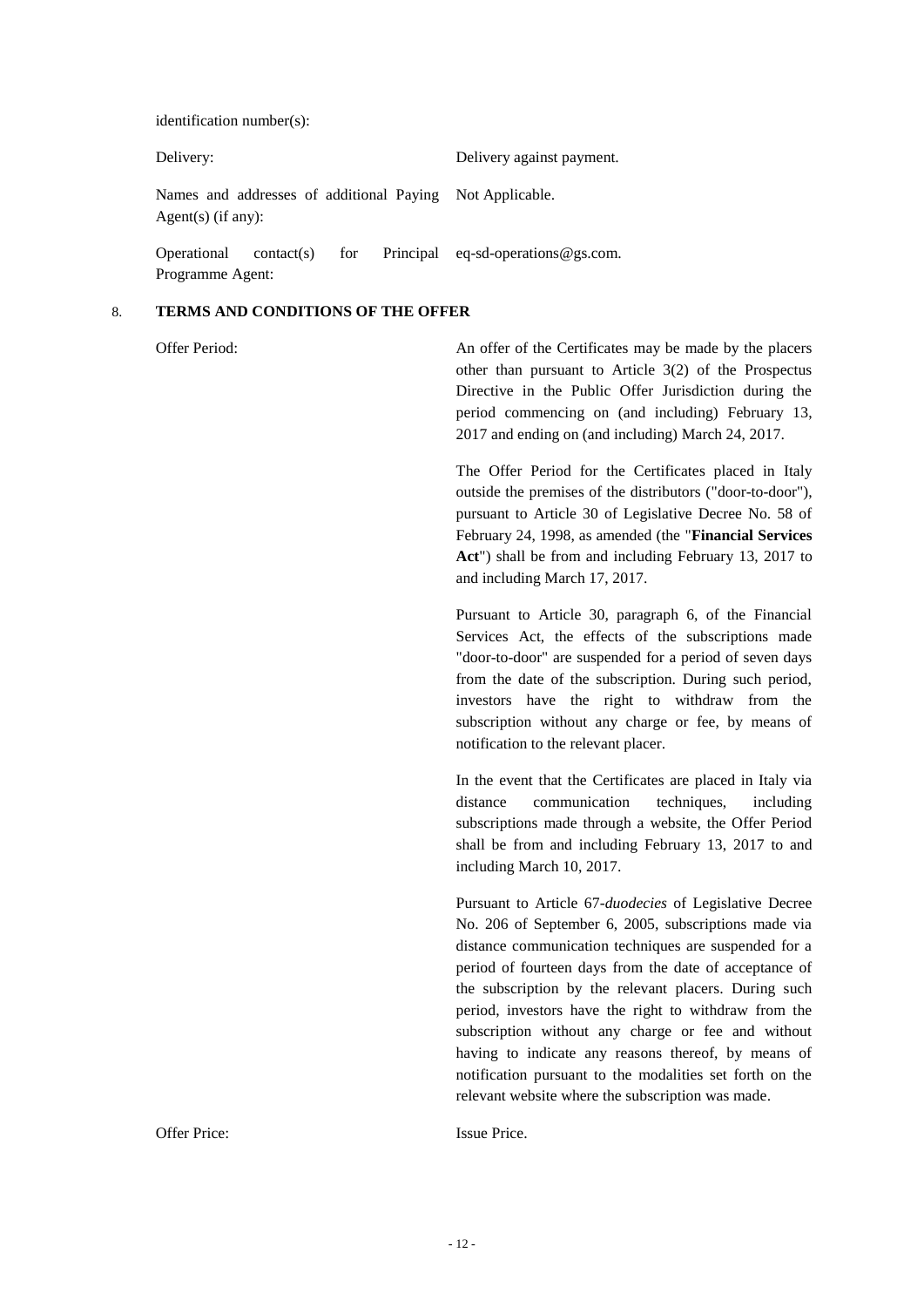Conditions to which the offer is subject: The offer of the Certificates for sale to the public in the Public Offer Jurisdiction is subject to the relevant regulatory approvals having been granted, and the Certificates being issued.

> The Offer Period is subject to adjustment by or on behalf of the Issuer in accordance with the applicable regulations and any adjustments to such period will be set out in one or more notices to be made available during normal business hours at the registered office of the relevant placer and on *[www.goldman-sachs.it,](http://www.goldman-sachs.it/) [www.db.com/italia/it/content/emissioni\\_di\\_terzi.html](http://www.db.com/italia/it/content/emissioni_di_terzi.html)* and *[www.finanzaefuturo.it/content/prospetti\\_oicr.html](http://www.finanzaefuturo.it/content/prospetti_oicr.html)*.

> The offer of the Certificates may be withdrawn in whole or in part at any time before the Issue Date at the discretion of the Issuer and any such withdrawal will be set out in one or more notices to be made available during normal business hours at the registered office of the relevant placer and on *www.goldman-sachs.it*.

> The effectiveness of the offer of the Certificates is conditional upon the admission to trading of the Certificates on the Euro TLX market, a multilateral trading facility organised and managed by Euro TLX SIM S.p.A., occurring by the Issue Date. In the event that admission to trading of the Certificates does not take place by the Issue Date for whatever reason, the Issuer will withdraw the offer, the offer will be deemed to be null and void and the Certificates will not be issued.

Description of the application process: The subscription forms will be collected by the placers directly from end investors or via brokers (*consulenti finanziari abilitati all'offerta fuori sede*) who are allowed to collect forms on behalf of the placers or via distance communication techniques. There is no preferential subscription right for this offer.

Description of possibility to reduce subscriptions and manner for refunding excess amount paid by applicants:

Details of the minimum and/or maximum amount of application:

Details of the method and time limits for paying up and delivering the Certificates:

Not Applicable.

The minimum amount of application per investor will be one Certificate.

The maximum amount of application will be subject only to availability at the time of application.

Each subscriber shall pay the Issue Price to the relevant placer who shall pay the Issue Price reduced by the selling commission of up to 4.00 per cent. (4.00%) of the Calculation Amount to the Issuer.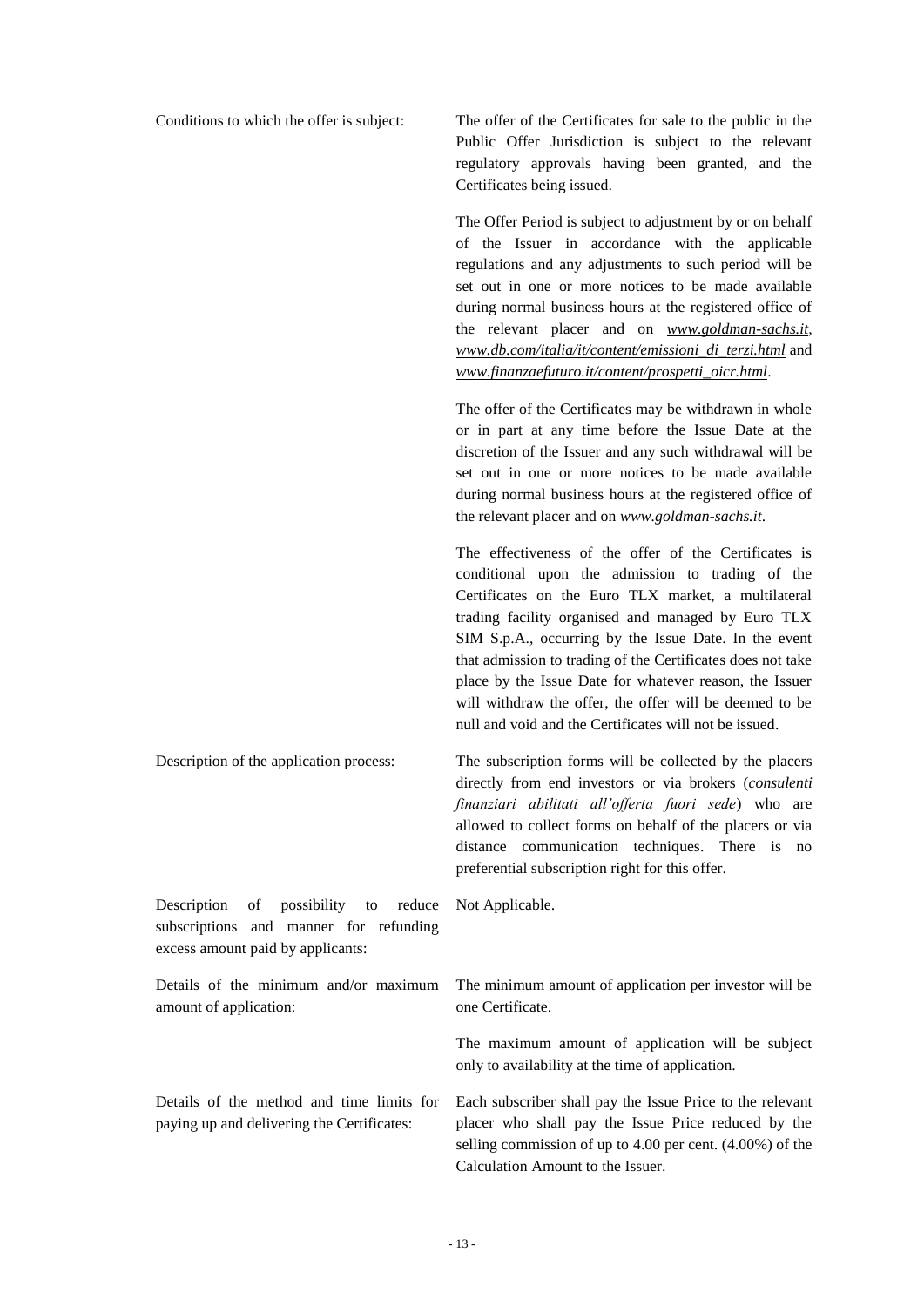Manner in and date on which results of the offer are to be made public:

Procedure for exercise of any right of preemption, negotiability of subscription rights and treatment of subscription rights not exercised:

Categories of potential investors and whether tranche(s) have been reserved for certain countries:

Process for notification to applicants of the amount allotted and the indication whether dealing may begin before notification is made:

Amount of any expenses and taxes specifically charged to the subscriber or purchaser:

The delivery of the subscribed Securities will be done after the Offer Period on the Issue Date.

The results of the offering will be available on the website of the Issuer *[www.goldman-sachs.it](http://www.goldman-sachs.it/)* and on the websites of the relevant placers *[www.db.com/italia/it/content/emissioni\\_di\\_terzi.html](http://www.db.com/italia/it/content/emissioni_di_terzi.html)* and *[www.finanzaefuturo.it/content/prospetti\\_oicr.html](http://www.finanzaefuturo.it/content/prospetti_oicr.html)* at or around the end of the Offer Period.

Not Applicable.

The Certificates will be offered to the public in the Public Offer Jurisdiction.

Offers may only be made by offerors authorised to do so in the Public Offer Jurisdiction. Neither the Issuer nor the Dealer has taken or will take any action specifically in relation to the Certificates referred to herein to permit a public offering of such Certificates in any jurisdiction other than the Public Offer Jurisdiction.

In other EEA countries, offers will only be made pursuant to an exemption from the obligation under the Prospectus Directive as implemented in such countries to publish a prospectus.

Notwithstanding anything else in the Base Prospectus (as supplemented), the Issuer will not accept responsibility for the information given in the Base Prospectus or these Final Terms in relation to offers of Certificates made by an offeror not authorised by the Issuer to make such offers.

Allocation of Securities is simultaneous with the acceptance of the offer by each individual investor and subject to (i) the availability of funds in his or her account for the total amount invested and (ii) the total amount for which acceptances have been received not exceeding the maximum Aggregate Number of Certificates in the Series.

There are no expenses specifically charged to the subscriber or purchaser other than that specified in the following paragraph.

A selling commission per Certificate of up to 4.00 per cent. (4.00%) of the Calculation Amount has been paid by the Issuer.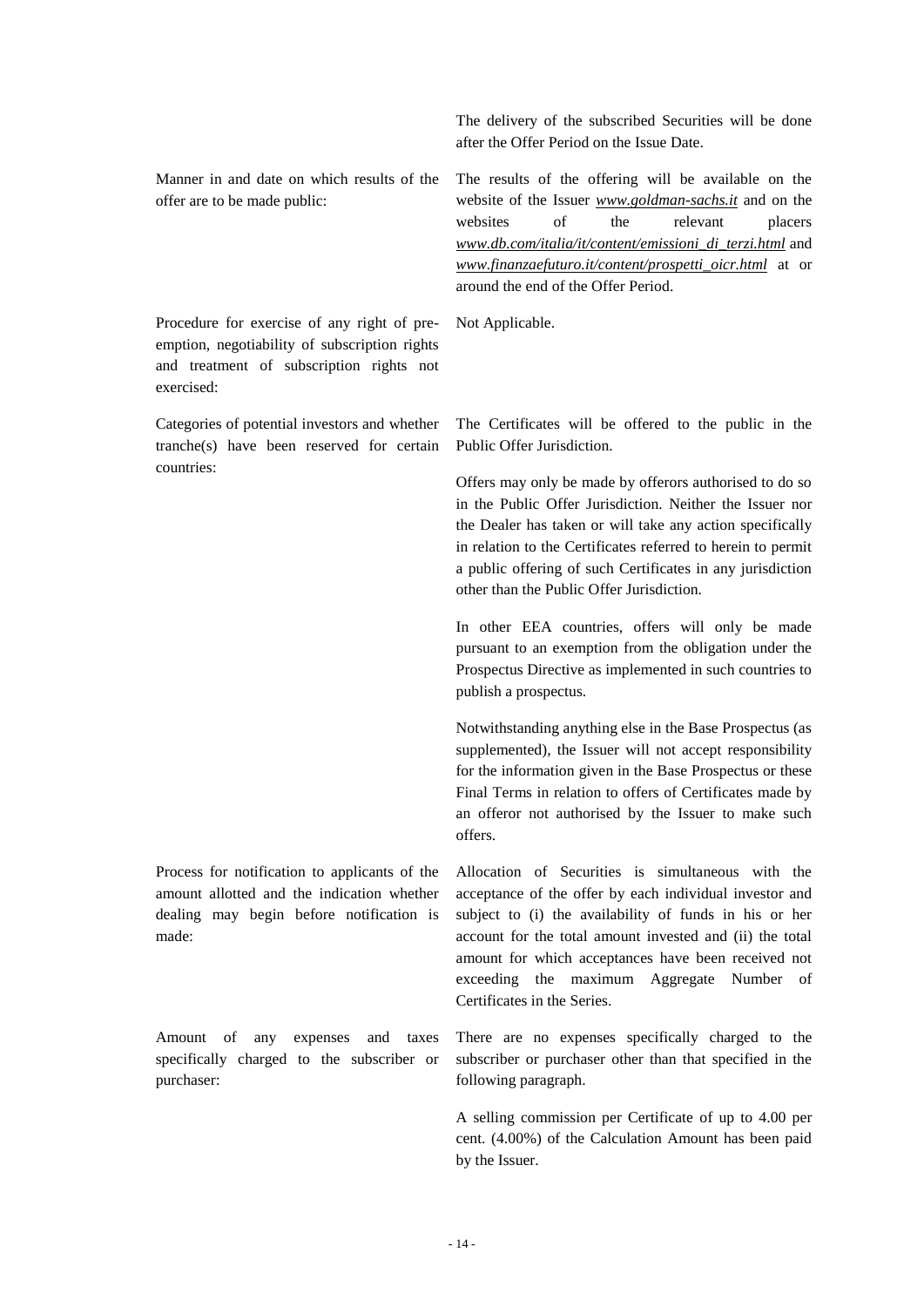| Name(s) and address(es), to the extent<br>known to the Issuer, of the placers in the<br>various countries where the offer takes place: | Deutsche Bank S.p.A.: Piazza del Calendario, 3 - 20126<br>Milan, Italy, Finanza & Futuro Banca S.p.A.: Piazza del<br>Calendario, $1 - 20126$ , Milan, Italy, and such other<br>placers as may be notified to potential investors from<br>time to time by publication on the Issuer's website<br>$(www.goldman-sachs.it)$ in accordance<br>with the<br>applicable laws and regulations of the Public Offer<br>Jurisdiction.                    |
|----------------------------------------------------------------------------------------------------------------------------------------|-----------------------------------------------------------------------------------------------------------------------------------------------------------------------------------------------------------------------------------------------------------------------------------------------------------------------------------------------------------------------------------------------------------------------------------------------|
| <b>Consent to use the Base Prospectus</b>                                                                                              |                                                                                                                                                                                                                                                                                                                                                                                                                                               |
| Identity of financial intermediary(ies) that are<br>allowed to use the Base Prospectus:                                                | Deutsche Bank S.p.A.: Piazza del Calendario, 3 - 20126<br>Milan, Italy, Finanza & Futuro Banca S.p.A.: Piazza del<br>Calendario, 1 - 20126, Milan, Italy, and such other<br>placers as may be notified to potential investors from<br>time to time by publication on the Issuer's website<br>$(www. \textit{goldman-sachs}.\textit{it})$ in accordance<br>with<br>the<br>applicable laws and regulations of the Public Offer<br>Jurisdiction. |
| Offer period during which subsequent resale or final<br>placement<br>of<br>Instruments<br>financial<br>by                              | The Offer Period.                                                                                                                                                                                                                                                                                                                                                                                                                             |
|                                                                                                                                        |                                                                                                                                                                                                                                                                                                                                                                                                                                               |

intermediaries can be made:

Conditions attached to the consent: The Issuer consents to the use of the Base Prospectus in connection with the making of an offer of the Securities to the public requiring the prior publication of a prospectus under the Prospectus Directive (a "**Non**exempt Offer") by the financial intermediary/ies (each, an "**Authorised Offeror**") in the Public Offer Jurisdiction.

> Each Authorised Offeror (i) has the Issuer's consent to use the Base Prospectus in respect of offers of the Securities made in the Public Offer Jurisdiction provided that it complies with all applicable laws and regulations, and (ii) has the Issuer's consent to use the Base Prospectus in respect of private placements of the Securities that do not subject the Issuer or any affiliate of the Issuer to any additional obligation to make any filing, registration, reporting or similar requirement with any financial regulator or other governmental or quasigovernmental authority or body or securities exchange, or subject any officer, director or employee of the Issuer or any affiliate of the Issuer to personal liability, where such private placements are conducted in compliance with the applicable laws of the relevant jurisdictions thereof.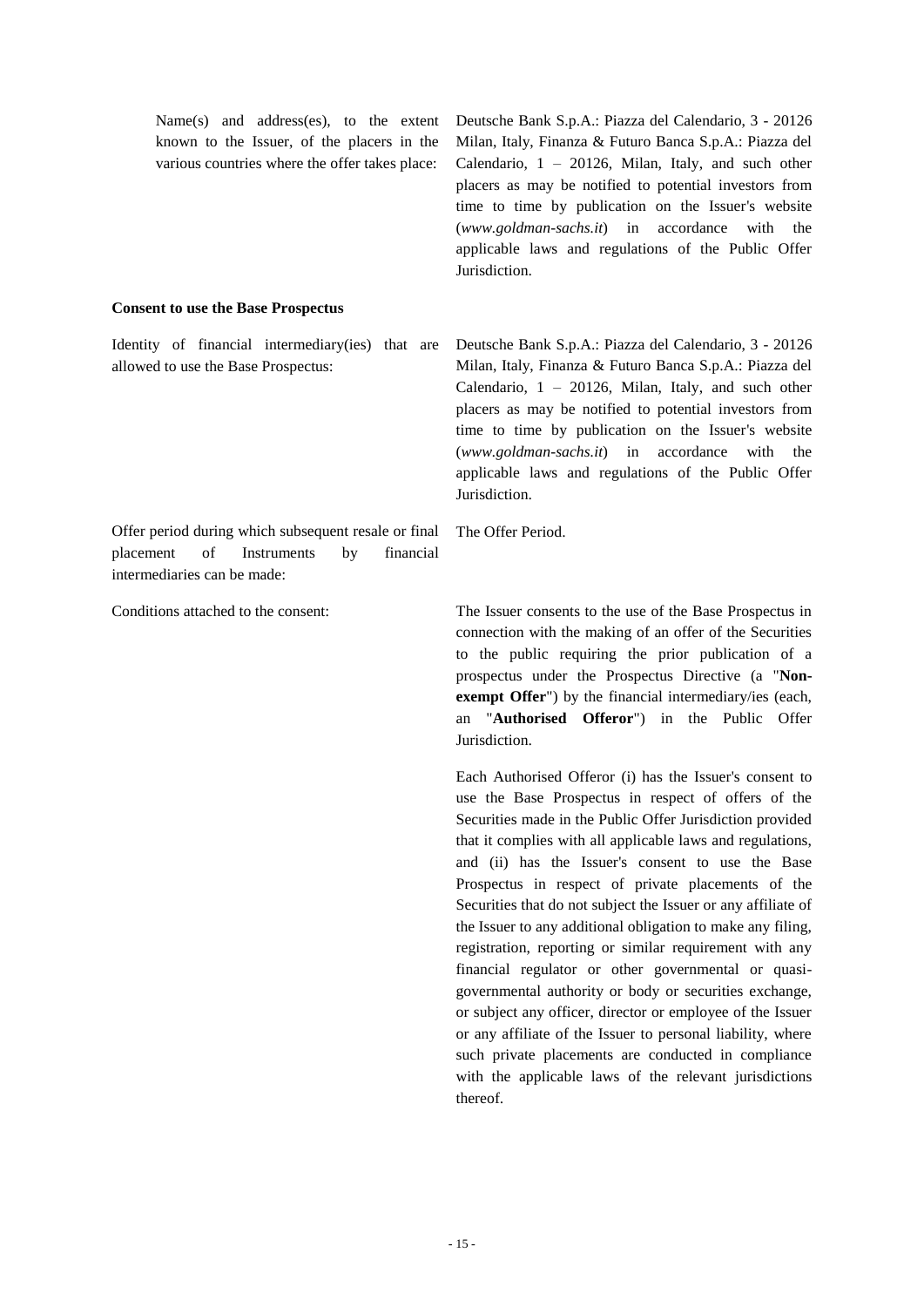### **EXAMPLES**

### **THE EXAMPLES PRESENTED BELOW ARE FOR ILLUSTRATIVE PURPOSES ONLY.**

For the purposes of each Example:

- (i) the Issue Price is USD 100 per Certificate and the Calculation Amount is USD 100; and
- (ii) in respect of the Asset, the Barrier Level is 70 per cent. (70%) of the Asset Initial Price of such Asset and the Trigger Level is 100 per cent. (100%) of the Asset Initial Price of such Asset.

### **AUTOMATIC EARLY EXERCISE**

### **Example 1 – Automatic Early Exercise:** *The Reference Price in respect of the Asset for the first Valuation Date is greater than or equal to its Autocall Level, i.e., 100.00% (100.00%) of the Asset Initial Price.*

In this Example, the Certificates will be exercised on such Valuation Date, and the Automatic Early Exercise Amount payable per Certificate (of the Nominal Amount) on the Automatic Early Exercise Date immediately following such Valuation Date will be an amount equal to the Autocall Event Amount for the first Valuation Date, i.e., USD 109.40.

#### **Example 2 – no Automatic Early Exercise:** *The Reference Price in respect of the Asset for the first Valuation Date is less than 100.00% (100.00%) of the Asset Initial Price.*

In this Example, the Certificates will not be exercised on the first Valuation Date.

#### **Example 3 – Automatic Early Exercise:** *The Reference Price in respect of the Asset for the second Valuation Date is greater than or equal to its Autocall Level, i.e., 100% (100%) of the Asset Initial Price.*

In this Example, the Certificates will be exercised on such Valuation Date, and the Automatic Early Exercise Amount payable per Certificate (of the Nominal Amount) on the Automatic Early Exercise Date immediately following such Valuation Date will be an amount equal to the Autocall Event Amount for the second Valuation Date, i.e., USD 118.80.

### **Example 4 – no Automatic Early Exercise:** *The Reference Price in respect of the Asset for the second Valuation Date is less than 100% (100%) of the Asset Initial Price.*

In this Example, the Certificates will not be exercised on the first Valuation Date.

#### **SETTLEMENT AMOUNT**

**Example 5 – positive scenario:** *The Certificates have not been exercised on an Automatic Early Exercise Date, and the Final Closing Price in respect of the Asset is 100 per cent. (100%) or more of its Asset Initial Price.*

In this Example, the Settlement Amount payable in respect of each Certificate (of the Nominal Amount) on the Maturity Date will be 147.00 per cent. (147.00%) of the Calculation Amount, i.e., USD 147.00.

#### **Example 6 – neutral scenario:** *The Certificates have not been exercised on an Automatic Early Exercise Date, and the Final Closing Price in respect of the Asset is 70 per cent. (70%) or more of its Asset Initial Price but less than 100 per cent. (100%) of its Asset Initial Price.*

In this Example, the Settlement Amount payable in respect of each Certificate (of the Nominal Amount) on the Maturity Date will be 100.00 per cent. (100.00%) of the Calculation Amount, i.e., USD 100.00.

#### **Example 7 – negative scenario:** *The Certificates have not been exercised on an Automatic Early Exercise Date, and the Final Closing Price in respect of the Asset is 69 per cent. (69%) of its Asset Initial Price.*

In this Example, the Settlement Amount payable in respect of each Certificate (of the Nominal Amount) on the Maturity Date will be 69.00 per cent. (69.00%) of the Calculation Amount, i.e., USD 69.00. **In this Example, an investor who purchased the Certificates at the Issue Price will sustain a substantial loss of the amount invested in the Certificates.**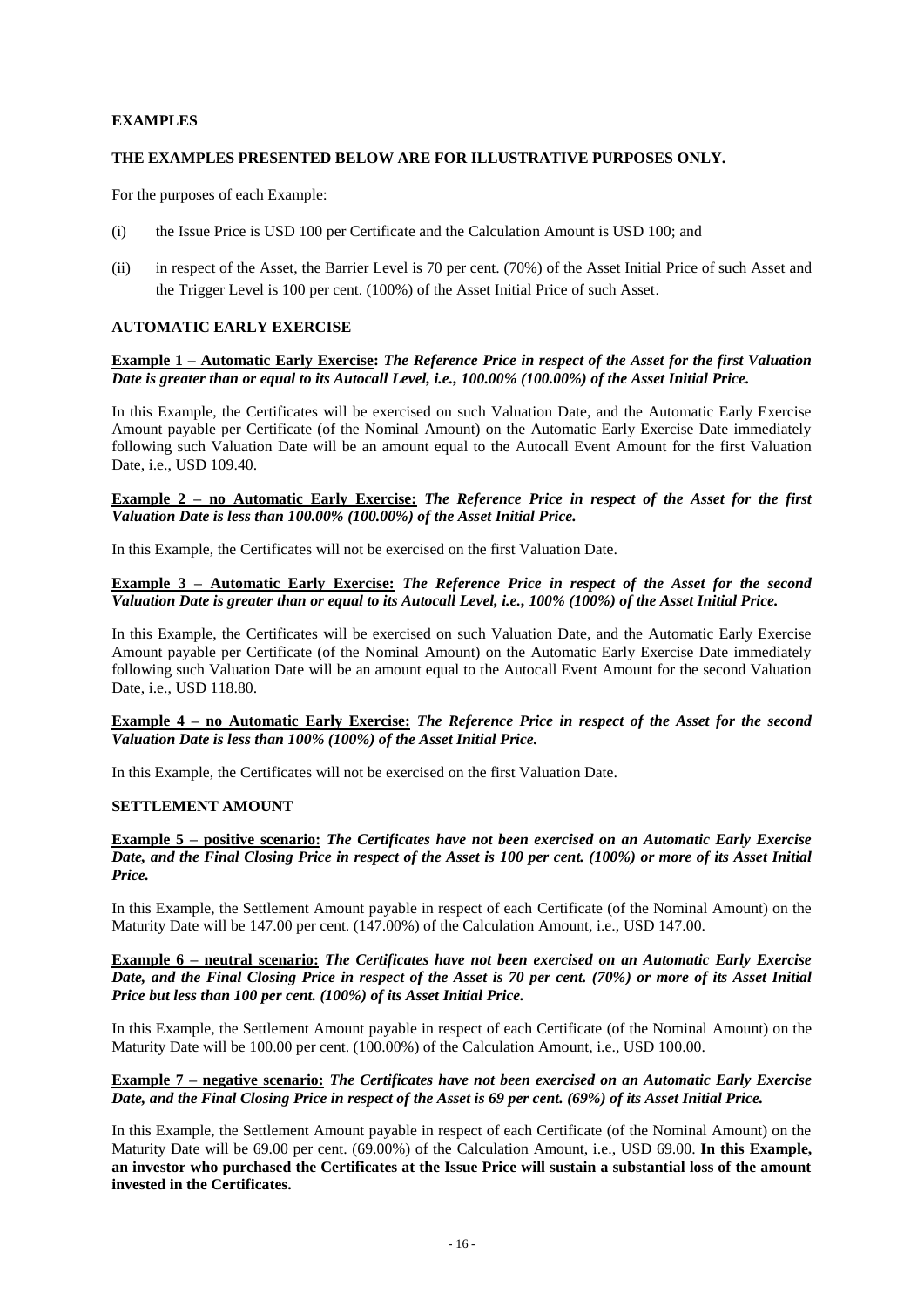**Example 8 – negative scenario:** *The Certificates have not been exercised on an Automatic Early Exercise Date, and the Final Closing Price in respect of the Asset is 35 per cent. (35%) of its Asset Initial Price.*

In this Example, the Settlement Amount payable in respect of each Certificate (of the Nominal Amount) on the Maturity Date will be 35.00 per cent. (35.00%) of the Calculation Amount, i.e., USD 35.00. **In this Example, an investor who purchased the Certificates at the Issue Price will sustain a substantial loss of the amount invested in the Certificates.**

**Example 9– negative scenario:** *The Certificates have not been exercised on an Automatic Early Exercise Date, and the Final Closing Price in respect of the Asset is zero per cent. (0%) of its Asset Initial Price.*

In this Example, the Settlement Amount payable in respect of each Certificate (of the Nominal Amount) on the Maturity Date will be zero per cent. (0.00%) of the Calculation Amount, i.e., zero. **In this Example, an investor will sustain a total loss of the amount invested in the Certificates.**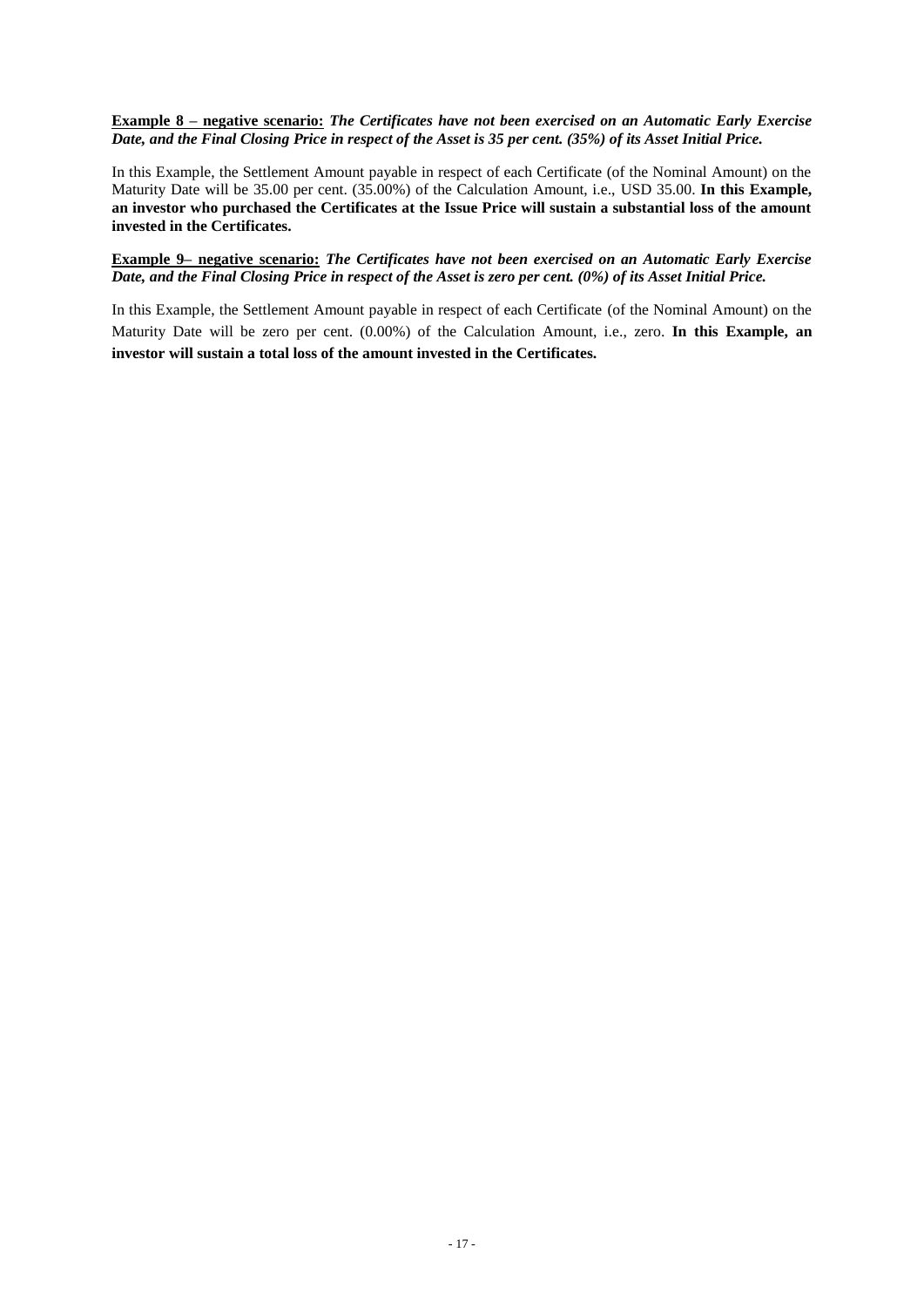#### **ISSUE-SPECIFIC SUMMARY OF THE SECURITIES**

- *• Summaries are made up of disclosure requirements known as "Elements". These elements are numbered in Sections A – E (A.1 – E.7).*
- *• This summary contains all the Elements required to be included in a summary for this type of security and Issuer. Because some Elements are not required to be addressed, there may be gaps in the numbering sequence of the Elements.*
- *• Even though an Element may be required to be inserted in the summary because of the type of security and Issuer, it is possible that no relevant information can be given regarding the Element. In this case a short description of the Element is included in the summary with the mention of "not applicable".*

|     | <b>SECTION A – INTRODUCTION AND WARNINGS</b> |                                                                                                                                                                                                                                                                                                                                                                                                                                                                                                                                                                                                                                                                                                                                                                                                                                                                                                                                                                             |  |  |
|-----|----------------------------------------------|-----------------------------------------------------------------------------------------------------------------------------------------------------------------------------------------------------------------------------------------------------------------------------------------------------------------------------------------------------------------------------------------------------------------------------------------------------------------------------------------------------------------------------------------------------------------------------------------------------------------------------------------------------------------------------------------------------------------------------------------------------------------------------------------------------------------------------------------------------------------------------------------------------------------------------------------------------------------------------|--|--|
| A.1 | <b>Introduction</b><br>and warnings          | This summary should be read as an introduction to the Base Prospectus. Any<br>decision to invest in the Securities should be based on consideration of the Base<br>Prospectus as a whole by the investor. Where a claim relating to the information<br>contained in the Base Prospectus is brought before a court, the plaintiff investor<br>might, under the national legislation of the Member States, have to bear the costs<br>of translating the Base Prospectus before the legal proceedings are initiated.<br>Civil liability attaches only to those persons who have tabled the summary<br>including any translation thereof, but only if the summary is misleading,<br>inaccurate or inconsistent when read together with the other parts of the Base<br>Prospectus or it does not provide, when read together with the other parts of the<br>Base Prospectus, key information in order to aid investors when considering<br>whether to invest in such Securities. |  |  |
| A.2 | <b>Consents</b>                              | Subject to the conditions set out below, in connection with a Non-exempt Offer<br>(as defined below) of Securities, the Issuer consents to the use of the Base<br>Prospectus by:                                                                                                                                                                                                                                                                                                                                                                                                                                                                                                                                                                                                                                                                                                                                                                                            |  |  |
|     |                                              | (1)<br>Deutsche Bank S.p.A.: Piazza del Calendario, 3 - 20126 Milan, Italy, and<br>Finanza & Futuro Banca S.p.A.: Piazza del Calendario, 1 - 20126, Milan,<br>Italy (the "Initial Authorised Offerors"); and                                                                                                                                                                                                                                                                                                                                                                                                                                                                                                                                                                                                                                                                                                                                                                |  |  |
|     |                                              | if the Issuer appoints additional financial intermediaries after the date of<br>(2)<br>the Final Terms dated February 13, 2017 and publishes details in relation<br>to them on its website (www.goldman-sachs.it), each financial<br>intermediary whose details are so published,                                                                                                                                                                                                                                                                                                                                                                                                                                                                                                                                                                                                                                                                                           |  |  |
|     |                                              | in the case of $(1)$ or $(2)$ above, for as long as such financial intermediaries are<br>authorised to make such offers under the Markets in Financial Instruments<br>Directive (Directive 2004/39/EC)                                                                                                                                                                                                                                                                                                                                                                                                                                                                                                                                                                                                                                                                                                                                                                      |  |  |
|     |                                              | (each an "Authorised Offeror" and together the "Authorised Offerors").                                                                                                                                                                                                                                                                                                                                                                                                                                                                                                                                                                                                                                                                                                                                                                                                                                                                                                      |  |  |
|     |                                              | The consent of the Issuer is subject to the following conditions:                                                                                                                                                                                                                                                                                                                                                                                                                                                                                                                                                                                                                                                                                                                                                                                                                                                                                                           |  |  |
|     |                                              | the consent is only valid during the period from (and including) February<br>(i)<br>13, 2017 to (and including) March 24, 2017 (the "Offer Period"); and                                                                                                                                                                                                                                                                                                                                                                                                                                                                                                                                                                                                                                                                                                                                                                                                                    |  |  |
|     |                                              | the consent only extends to the use of the Base Prospectus to make Non-<br>(ii)<br>exempt Offers (as defined below) of the tranche of Securities in the<br>Italian Republic.                                                                                                                                                                                                                                                                                                                                                                                                                                                                                                                                                                                                                                                                                                                                                                                                |  |  |
|     |                                              | A "Non-exempt Offer" of Securities is an offer of Securities that is not within<br>an exemption from the requirement to publish a prospectus under Directive<br>2003/71/EC (as amended, including by Directive 2010/73/EU).                                                                                                                                                                                                                                                                                                                                                                                                                                                                                                                                                                                                                                                                                                                                                 |  |  |
|     |                                              | Any person (an "Investor") intending to acquire or acquiring any Securities<br>from an Authorised Offeror will do so, and offers and sales of Securities to<br>an Investor by an Authorised Offeror will be made, in accordance with any<br>terms and other arrangements in place between such Authorised Offeror<br>and such Investor including as to price, allocations and settlement<br>arrangements. The Issuer will not be a party to any such arrangements with                                                                                                                                                                                                                                                                                                                                                                                                                                                                                                      |  |  |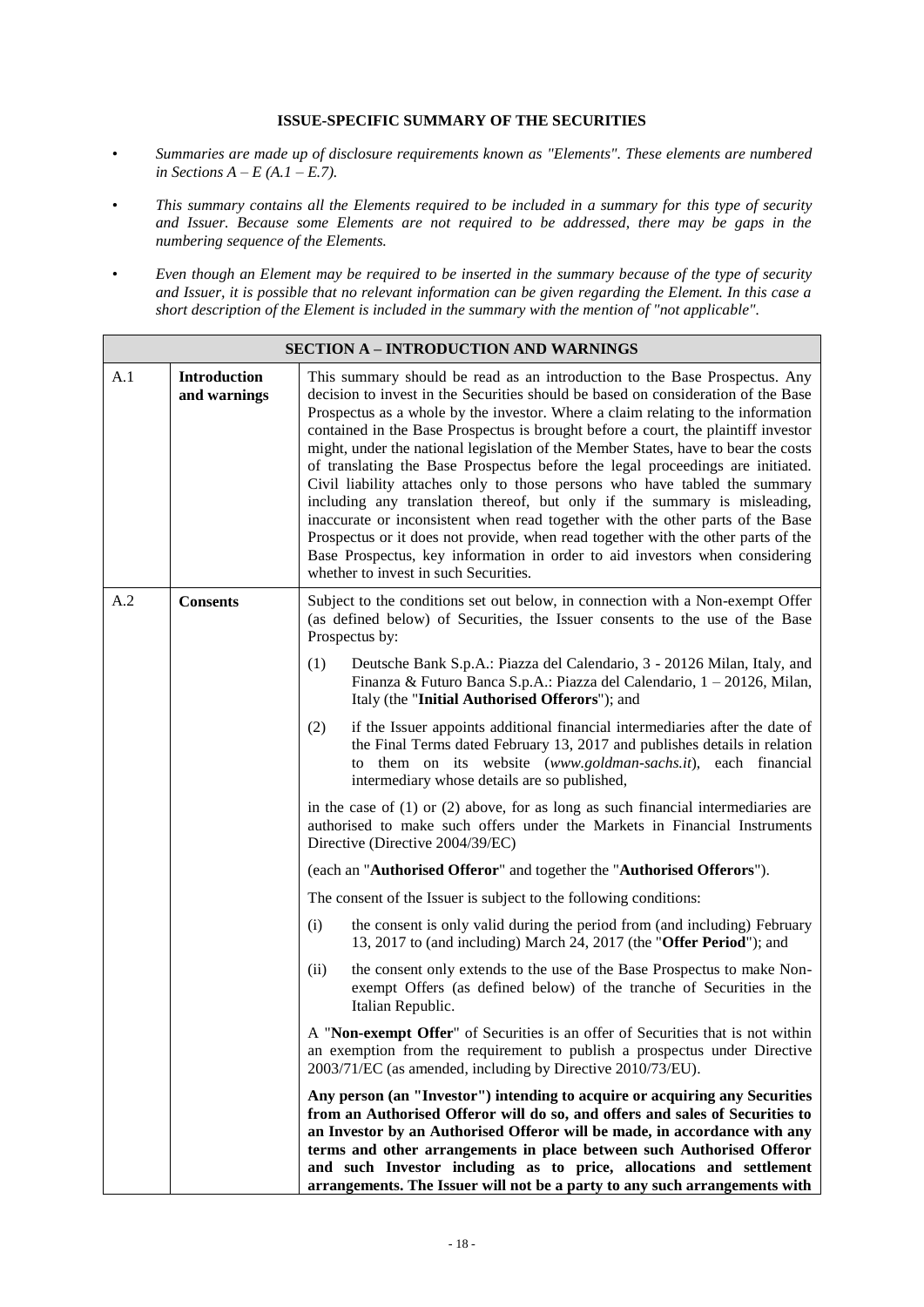|      |                                                                                          | Investors in connection with the offer or sale of the Securities and,<br>accordingly, the Base Prospectus and the Final Terms will not contain such<br>information and an Investor must obtain such information from the<br>Authorised Offeror. Information in relation to an offer to the public will be<br>made available at the time such sub-offer is made, and such information<br>will also be provided by the relevant Authorised Offeror at the time of such<br>offer.                                                                                                                                                                                                                                                                                                                                                                                                                                                                                                                                                                                                                                                                                                                                                                                                                                                                                                                                      |
|------|------------------------------------------------------------------------------------------|---------------------------------------------------------------------------------------------------------------------------------------------------------------------------------------------------------------------------------------------------------------------------------------------------------------------------------------------------------------------------------------------------------------------------------------------------------------------------------------------------------------------------------------------------------------------------------------------------------------------------------------------------------------------------------------------------------------------------------------------------------------------------------------------------------------------------------------------------------------------------------------------------------------------------------------------------------------------------------------------------------------------------------------------------------------------------------------------------------------------------------------------------------------------------------------------------------------------------------------------------------------------------------------------------------------------------------------------------------------------------------------------------------------------|
|      |                                                                                          | <b>SECTION B - ISSUERS AND GUARANTOR (IF APPLICABLE)</b>                                                                                                                                                                                                                                                                                                                                                                                                                                                                                                                                                                                                                                                                                                                                                                                                                                                                                                                                                                                                                                                                                                                                                                                                                                                                                                                                                            |
| B.1  | <b>Legal</b> and<br>commercial<br>name of the<br><b>Issuer</b>                           | Goldman Sachs International ("GSI" or the "Issuer").                                                                                                                                                                                                                                                                                                                                                                                                                                                                                                                                                                                                                                                                                                                                                                                                                                                                                                                                                                                                                                                                                                                                                                                                                                                                                                                                                                |
| B.2  | Domicile, legal<br>form, legislation<br>and country of<br>incorporation of<br>the Issuer | GSI is a private unlimited liability company incorporated in England and Wales.<br>GSI mainly operates under English law. The registered office of GSI is<br>Peterborough Court, 133 Fleet Street, London EC4A 2BB, England.                                                                                                                                                                                                                                                                                                                                                                                                                                                                                                                                                                                                                                                                                                                                                                                                                                                                                                                                                                                                                                                                                                                                                                                        |
| B.4b | <b>Known trends</b><br>with respect to<br>the Issuer                                     | GSI's prospects will be affected, potentially adversely, by developments in<br>global, regional and national economies, including in the United Kingdom,<br>movements and activity levels, in financial, commodities, currency and other<br>markets, interest rate movements, political and military developments<br>throughout the world, client activity levels and legal and regulatory<br>developments in the United Kingdom and other countries where the Issuer does<br>business.                                                                                                                                                                                                                                                                                                                                                                                                                                                                                                                                                                                                                                                                                                                                                                                                                                                                                                                             |
| B.5  | The Issuer's<br>group                                                                    | Goldman Sachs Group UK Limited, a company incorporated under English law,<br>has a 100 per cent. shareholding in GSI. Goldman Sachs (UK) L.L.C. is<br>established under the laws of the State of Delaware and has a 97.208 per cent.<br>interest in Goldman Sachs Group UK Limited. Goldman Sachs Ireland Group<br>Limited is established under the laws of Ireland and has a 2.792 per cent. interest<br>in Goldman Sachs Group UK Limited. Goldman Sachs Ireland LLC is<br>established under the laws of the State of Delaware and has a 100 per cent.<br>shareholding in Goldman Sachs Ireland Group Limited. Goldman Sachs Ireland<br>Group Holdings LLC is established under the laws of the State of Delaware and<br>has a 75 per cent. interest in Goldman Sachs Ireland LLC. Goldman Sachs<br>Global Holdings L.L.C. is established under the laws of the State of Delaware<br>and has a 25 per cent. interest in Goldman Sachs Ireland LLC. The Goldman,<br>Sachs & Co. L.L.C. is established under the laws of the State of Delaware and<br>has a one per cent. interest in Goldman Sachs Global Holdings L.L.C. The<br>Goldman Sachs Group, Inc. is established in Delaware and has a 100 per cent.<br>shareholding in Goldman Sachs Ireland Group Holdings LLC, The Goldman,<br>Sachs & Co. L.L.C. and Goldman Sachs (UK) L.L.C. and a 99 per cent. interest<br>in Goldman Sachs Global Holdings L.L.C. |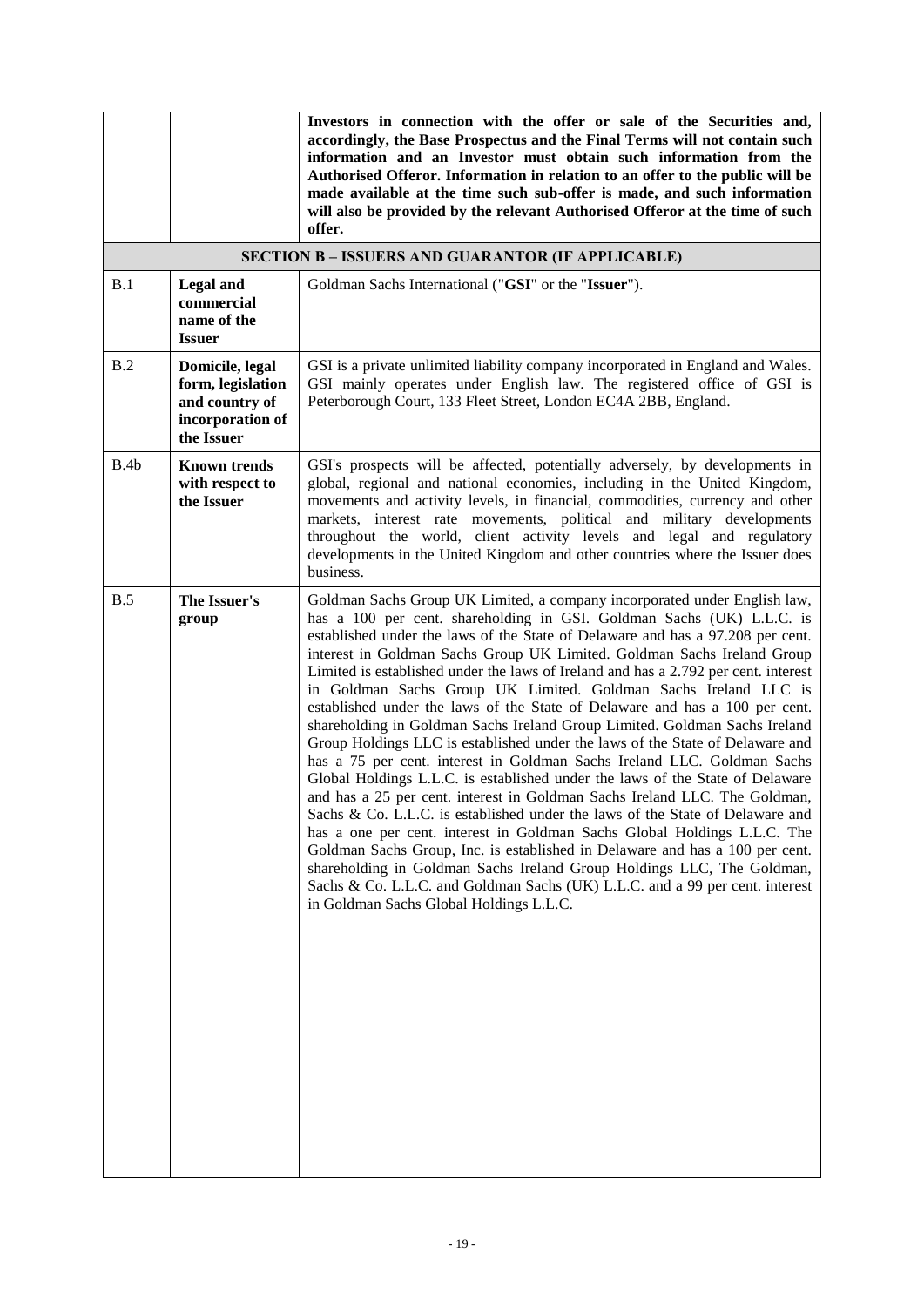|             |                                                                                | 100%<br>Goldman, Sachs & Co,<br>Wertpapier GmbH                                                                                                                                                                                    | 99%<br>100%                                                             | <b>Holding Company Structure of GSI</b><br>The Goldman Sachs Group, Inc.<br>1%<br>Goldman Sachs Global Holdings L.L.C.<br>25%<br>Goldman Sachs Ireland LLC | 100%<br>The Goldman, Sachs & Co. L.L.C.<br>Goldman Sachs Ireland Group<br>Holdings LLC<br>75% | 100%                 |
|-------------|--------------------------------------------------------------------------------|------------------------------------------------------------------------------------------------------------------------------------------------------------------------------------------------------------------------------------|-------------------------------------------------------------------------|------------------------------------------------------------------------------------------------------------------------------------------------------------|-----------------------------------------------------------------------------------------------|----------------------|
|             |                                                                                | Goldman Sachs (UK) L.L.C.                                                                                                                                                                                                          | 97.208%                                                                 | Goldman Sachs Ireland Group Limited<br>Goldman Sachs Group UK Limited<br>100%                                                                              | 100%<br>2.792%                                                                                |                      |
|             |                                                                                | Note: The percentages given are for direct holdings of ordinary shares or<br>equivalent. Minority shareholdings are held by other entities which are<br>themselves owned, directly or indirectly, by The Goldman Sachs Group, Inc. |                                                                         | Goldman Sachs International                                                                                                                                |                                                                                               |                      |
| <b>B.9</b>  | <b>Profit forecast</b><br>or estimate                                          | Not applicable; GSI has not made any profit forecasts or estimates.                                                                                                                                                                |                                                                         |                                                                                                                                                            |                                                                                               |                      |
| <b>B.10</b> | <b>Audit report</b><br>qualifications                                          | Not applicable; there are no qualifications in the audit report of GSI on its<br>historical financial information.                                                                                                                 |                                                                         |                                                                                                                                                            |                                                                                               |                      |
| <b>B.12</b> | <b>Selected</b><br>historical key<br>financial<br>information of<br>the Issuer | The following table shows selected key historical financial information in<br>relation to GSI:<br>As at and for the nine months                                                                                                    |                                                                         |                                                                                                                                                            | As at and for the year ended                                                                  |                      |
|             |                                                                                | (in USD)                                                                                                                                                                                                                           | September                                                               | ended (unaudited)<br><b>September</b>                                                                                                                      | December 31,                                                                                  | December 31,         |
|             |                                                                                | millions)<br><b>Operating Profit</b>                                                                                                                                                                                               | 30, 2016<br>2,033                                                       | 30, 2015<br>2,276                                                                                                                                          | 2015<br>2,939                                                                                 | 2014<br>2,275        |
|             |                                                                                | Profit on ordinary<br>activities before<br>taxation<br>Profit for the                                                                                                                                                              | 1,783                                                                   | 2,078                                                                                                                                                      | 2,661                                                                                         | 2,060                |
|             |                                                                                | financial period                                                                                                                                                                                                                   | 1,321                                                                   | 1,680                                                                                                                                                      | 2,308                                                                                         | 1,608                |
|             |                                                                                |                                                                                                                                                                                                                                    |                                                                         | As at (unaudited)<br>September 30, 2016                                                                                                                    | December 31,                                                                                  | As at                |
|             |                                                                                | $(in$ $USD$<br>millions)                                                                                                                                                                                                           |                                                                         |                                                                                                                                                            | 2015                                                                                          | December 31,<br>2014 |
|             |                                                                                | <b>Fixed Assets</b><br><b>Current Assets</b>                                                                                                                                                                                       |                                                                         | 90<br>1,072,495                                                                                                                                            | 12<br>850,219                                                                                 | 14<br>967,411        |
|             |                                                                                | Total<br>Shareholders'<br>Funds                                                                                                                                                                                                    |                                                                         | 27,564                                                                                                                                                     | 26,353                                                                                        | 21,997               |
|             |                                                                                | December 31, 2015.                                                                                                                                                                                                                 | There has been no material adverse change in the prospects of GSI since |                                                                                                                                                            |                                                                                               |                      |
|             |                                                                                | Not applicable; there has been no significant change in the financial or trading<br>position particular to GSI subsequent to September 30, 2016.                                                                                   |                                                                         |                                                                                                                                                            |                                                                                               |                      |
| <b>B.13</b> | <b>Recent events</b><br>material to the                                        | Not applicable; there have been no recent events particular to GSI which are to a<br>material extent relevant to the evaluation of GSI's solvency.                                                                                 |                                                                         |                                                                                                                                                            |                                                                                               |                      |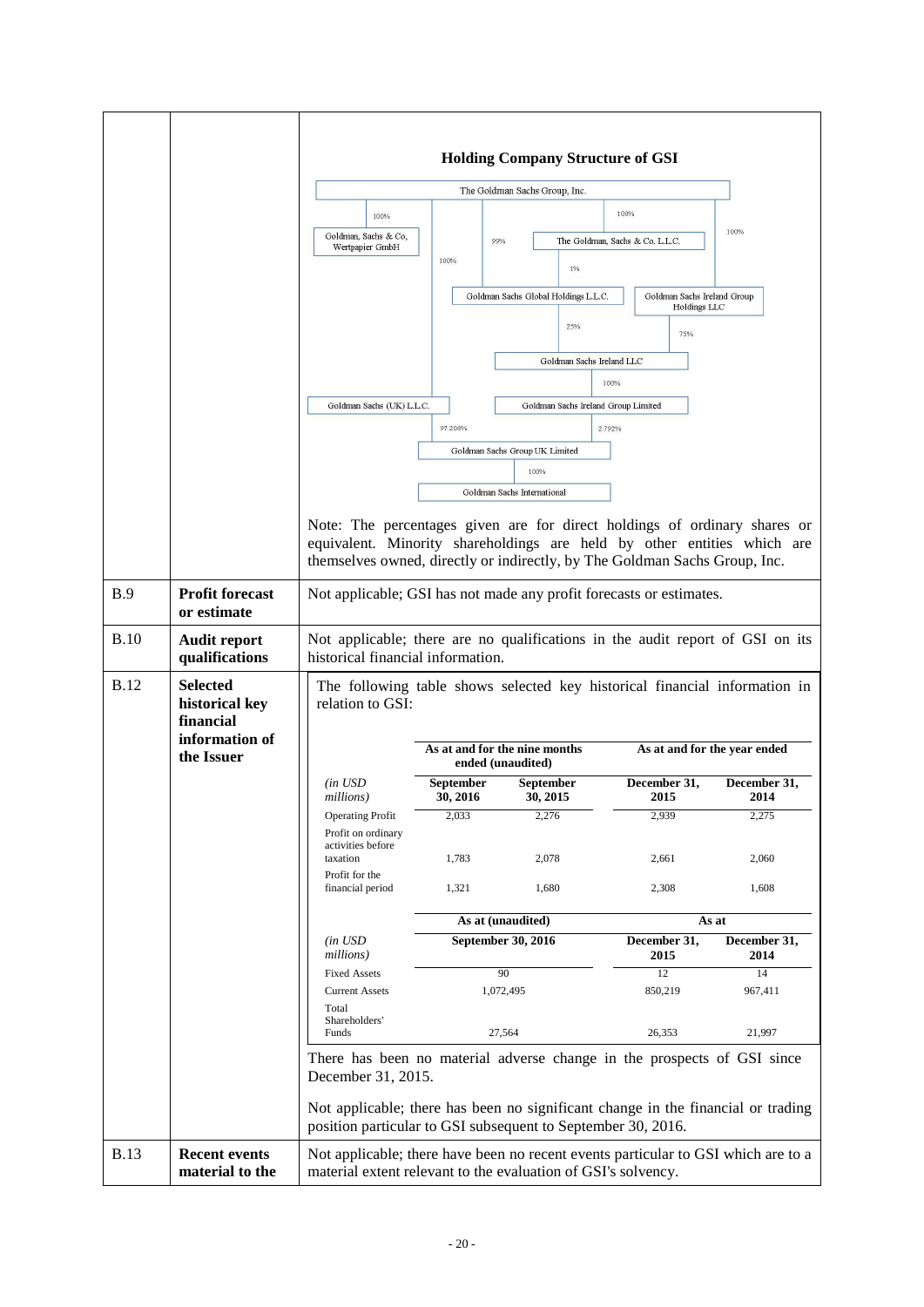|                                                              | evaluation of the<br><b>Issuer's solvency</b>           |                                                                                                                                                                                                                                                                                                                                                                                                                                                                                                                 |  |
|--------------------------------------------------------------|---------------------------------------------------------|-----------------------------------------------------------------------------------------------------------------------------------------------------------------------------------------------------------------------------------------------------------------------------------------------------------------------------------------------------------------------------------------------------------------------------------------------------------------------------------------------------------------|--|
| <b>B.14</b>                                                  | <b>Issuer's position</b>                                | Please refer to Element B.5 above.                                                                                                                                                                                                                                                                                                                                                                                                                                                                              |  |
| in its corporate<br>group                                    |                                                         | GSI is part of a group of companies of which The Goldman Sachs Group, Inc. is<br>the holding company (the "Goldman Sachs Group") and transacts with, and<br>depends on, entities within such group accordingly.                                                                                                                                                                                                                                                                                                 |  |
| <b>B.15</b>                                                  | Principal<br>activities                                 | The principal activities of GSI consist of securities underwriting and<br>distribution, trading of corporate debt and equity services, non-U.S. sovereign<br>debt and mortgage securities, execution of swaps and derivative instruments,<br>mergers and acquisitions, financial advisory services for restructurings/private<br>placements/lease and project financings, real estate brokerage and finance,<br>merchant banking, stock brokerage and research.                                                 |  |
| <b>B.16</b>                                                  | <b>Ownership and</b><br>control of the<br><b>Issuer</b> | Goldman Sachs Group UK Limited, a company incorporated under English law,<br>has a 100 per cent. shareholding in GSI. See also Element B.5.                                                                                                                                                                                                                                                                                                                                                                     |  |
|                                                              |                                                         | <b>SECTION C - SECURITIES</b>                                                                                                                                                                                                                                                                                                                                                                                                                                                                                   |  |
| C.1                                                          | <b>Type and class</b><br>of Securities                  | Cash settled Securities comprised of Share Linked Securities, being Five-Year<br>USD Autocallable Certificates on the ordinary shares of International Business<br>Machines Corporation, due April 4, 2022 (the "Securities").                                                                                                                                                                                                                                                                                  |  |
|                                                              |                                                         | ISIN: GB00BDW52296; Common Code: 092336999; Valoren: 34736189;<br>Sedol: BDW5229.                                                                                                                                                                                                                                                                                                                                                                                                                               |  |
| C.2                                                          | <b>Currency</b>                                         | The currency of the Securities will be United States Dollar ("USD").                                                                                                                                                                                                                                                                                                                                                                                                                                            |  |
| C.5<br><b>Restrictions on</b><br>the free<br>transferability |                                                         | The Securities and (if applicable) securities to be delivered upon exercise or<br>settlement of the Securities may not be offered, sold or delivered within the<br>United States or to U.S. persons as defined in Regulation S under the Securities<br>Act ("Regulation S"), except pursuant to an exemption from, or in a transaction<br>not subject to, the registration requirements of the Securities Act and applicable<br>state securities law.                                                           |  |
|                                                              |                                                         | Further, the Securities may not be acquired by, on behalf of, or with the assets of<br>any plans subject to ERISA or Section 4975 of the U.S. Internal Revenue Code<br>of 1986, as amended, other than certain insurance company general accounts.                                                                                                                                                                                                                                                              |  |
|                                                              |                                                         | Subject to the above, the Securities will be freely transferable.                                                                                                                                                                                                                                                                                                                                                                                                                                               |  |
| C.8                                                          | <b>Rights attached</b><br>to the Securities             | <b>Rights:</b> The Securities give the right to each holder of Securities (a " <b>Holder</b> ") to<br>receive a potential return on the Securities (see Element C.18 below), together<br>with certain ancillary rights such as the right to receive notice of certain<br>determinations and events and to vote on future amendments. The terms and<br>conditions are governed under English law.                                                                                                                |  |
|                                                              |                                                         | Ranking: The Securities are direct, unsubordinated and unsecured obligations of<br>the Issuer and rank equally with all other direct, unsubordinated and unsecured<br>obligations of the Issuer.                                                                                                                                                                                                                                                                                                                |  |
|                                                              |                                                         | Limitations to rights:                                                                                                                                                                                                                                                                                                                                                                                                                                                                                          |  |
|                                                              |                                                         | Notwithstanding that the Securities are linked to the performance of the<br>$\bullet$<br>underlying asset(s), Holders do not have any rights in respect of the<br>underlying asset(s).                                                                                                                                                                                                                                                                                                                          |  |
|                                                              |                                                         | The terms and conditions of the Securities contain provisions for calling<br>meetings of Holders to consider matters affecting their interests generally<br>and these provisions permit defined majorities to bind all Holders,<br>including Holders who did not attend and vote at the relevant meeting and<br>Holders who voted in a manner contrary to the majority. Further, in<br>certain circumstances, the Issuer may amend the terms and conditions of<br>the Securities, without the Holders' consent. |  |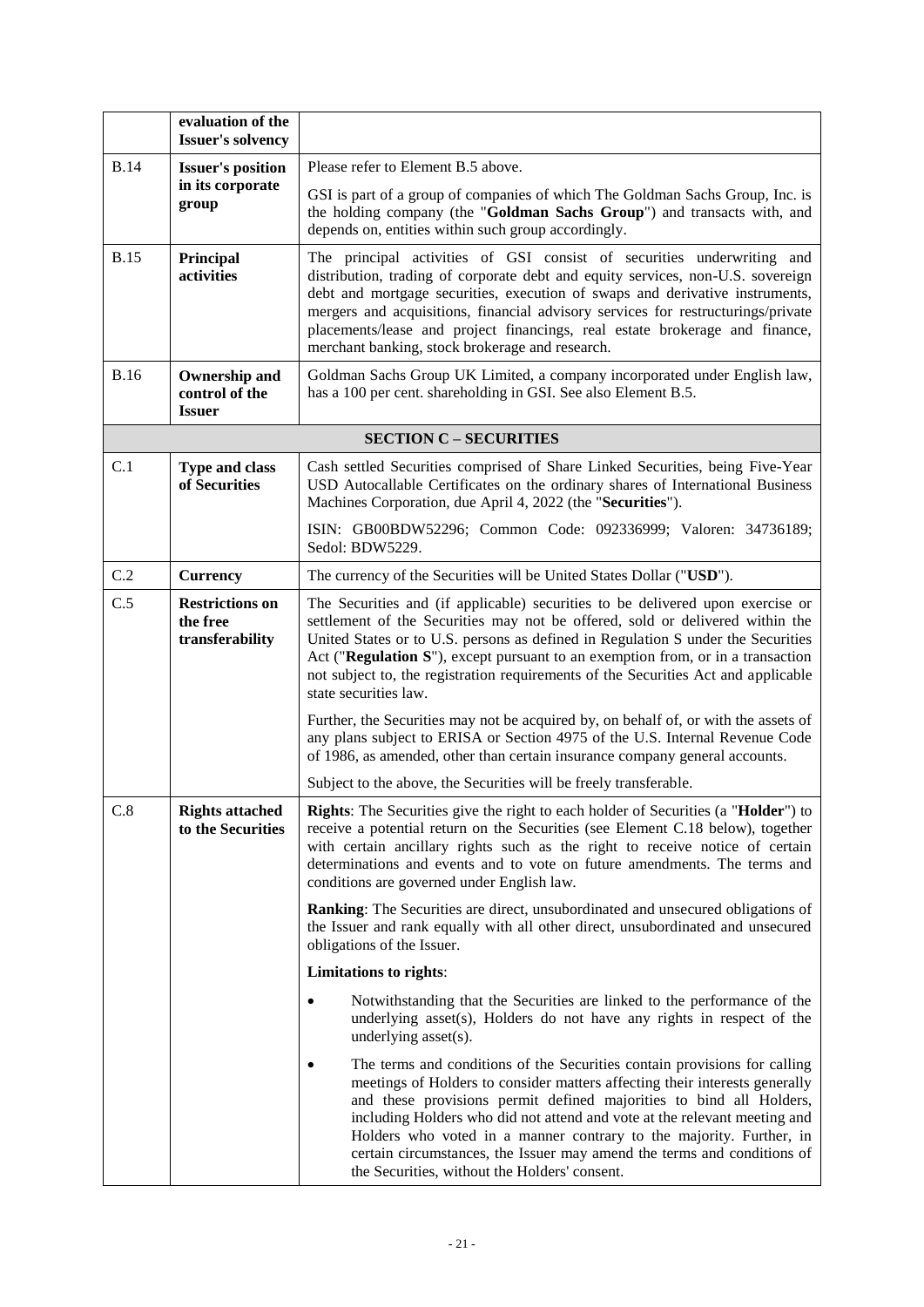|      |                                                            | The terms and conditions of the Securities permit the Issuer and the<br>Calculation Agent (as the case may be), on the occurrence of certain<br>events and in certain circumstances, without the Holders' consent, to<br>make adjustments to the terms and conditions of the Securities, to redeem<br>the Securities prior to maturity (where applicable), to postpone valuation<br>of the underlying asset(s) or scheduled payments under the Securities, to<br>change the currency in which the Securities are denominated, to substitute<br>the Issuer with another permitted entity subject to certain conditions, and<br>to take certain other actions with regard to the Securities and the<br>underlying asset(s) (if any). |  |  |
|------|------------------------------------------------------------|------------------------------------------------------------------------------------------------------------------------------------------------------------------------------------------------------------------------------------------------------------------------------------------------------------------------------------------------------------------------------------------------------------------------------------------------------------------------------------------------------------------------------------------------------------------------------------------------------------------------------------------------------------------------------------------------------------------------------------|--|--|
| C.11 | <b>Admission to</b><br>trading on a<br>regulated<br>market | Not applicable; the Securities will not be admitted to trading on any regulated<br>market, but application will be made to admit the Securities to trading on the<br>Euro TLX market, a multilateral trading facility organised and managed by Euro<br>TLX SIM S.p.A., which is not a regulated market for the purposes of Directive<br>2004/39/EC on Markets in Financial Instruments.                                                                                                                                                                                                                                                                                                                                            |  |  |
| C.15 | <b>Effect of</b><br>underlying                             | The amount payable on the Securities will depend on the performance of the<br>underlying $asset(s)$ .                                                                                                                                                                                                                                                                                                                                                                                                                                                                                                                                                                                                                              |  |  |
|      | instrument on<br>value of<br>investment                    | If the Securities are not exercised early, then the cash settlement amount payable<br>on the maturity date will be determined in accordance with Element C.18 of this<br>Summary.                                                                                                                                                                                                                                                                                                                                                                                                                                                                                                                                                  |  |  |
|      |                                                            | If the Securities are exercised early following an Autocall Event, the Autocall<br>Event Amount payable on the Autocall Payment Date will be determined in<br>accordance with Element C.18 of this Summary.                                                                                                                                                                                                                                                                                                                                                                                                                                                                                                                        |  |  |
| C.16 | <b>Expiration or</b><br>maturity date                      | The maturity date is April 4, 2022, provided an Autocall Event does not occur or<br>the Securities are not otherwise exercised early and subject to adjustment for<br>non-business days or if the Final Reference Date is adjusted in accordance with<br>the terms and conditions.                                                                                                                                                                                                                                                                                                                                                                                                                                                 |  |  |
| C.17 | <b>Settlement</b><br>procedure                             | Settlement of the Securities shall take place through Euroclear Bank SA/NV /<br>Clearstream Banking, société anonyme.                                                                                                                                                                                                                                                                                                                                                                                                                                                                                                                                                                                                              |  |  |
|      |                                                            | The Issuer will have discharged its payment obligations by payment to, or to the<br>order of, the relevant clearing system in respect of the amount so paid.                                                                                                                                                                                                                                                                                                                                                                                                                                                                                                                                                                       |  |  |
| C.18 | <b>Return on the</b>                                       | The return on the Securities will derive from:                                                                                                                                                                                                                                                                                                                                                                                                                                                                                                                                                                                                                                                                                     |  |  |
|      | <b>Securities</b>                                          | the potential payment of an Autocall Event Amount following<br>$\bullet$<br>redemption of the Securities prior to scheduled maturity due to the<br>occurrence of an "Autocall Event" (as described below);                                                                                                                                                                                                                                                                                                                                                                                                                                                                                                                         |  |  |
|      |                                                            | the potential payment of a Non-scheduled Early Repayment Amount<br>upon an unscheduled early redemption of the Securities (as described<br>below); and                                                                                                                                                                                                                                                                                                                                                                                                                                                                                                                                                                             |  |  |
|      |                                                            | if the Securities are not previously exercised, or purchased and cancelled,<br>the payment of the Settlement Amount on the scheduled maturity date of<br>the Securities.                                                                                                                                                                                                                                                                                                                                                                                                                                                                                                                                                           |  |  |
|      |                                                            | <b>Autocall</b>                                                                                                                                                                                                                                                                                                                                                                                                                                                                                                                                                                                                                                                                                                                    |  |  |
|      |                                                            | If an Autocall Event occurs on an Autocall Observation Date, then the Issuer                                                                                                                                                                                                                                                                                                                                                                                                                                                                                                                                                                                                                                                       |  |  |
|      |                                                            | shall exercise each Security on such Autocall Observation Date and shall pay the<br>Autocall Event Amount corresponding to such Autocall Observation Date on the<br>immediately following Autocall Payment Date.                                                                                                                                                                                                                                                                                                                                                                                                                                                                                                                   |  |  |
|      |                                                            | Defined terms used above:                                                                                                                                                                                                                                                                                                                                                                                                                                                                                                                                                                                                                                                                                                          |  |  |
|      |                                                            | <b>Autocall Event:</b> see below.                                                                                                                                                                                                                                                                                                                                                                                                                                                                                                                                                                                                                                                                                                  |  |  |
|      |                                                            | <b>Autocall Event Amount:</b> the amount in the column entitled "Autocall"                                                                                                                                                                                                                                                                                                                                                                                                                                                                                                                                                                                                                                                         |  |  |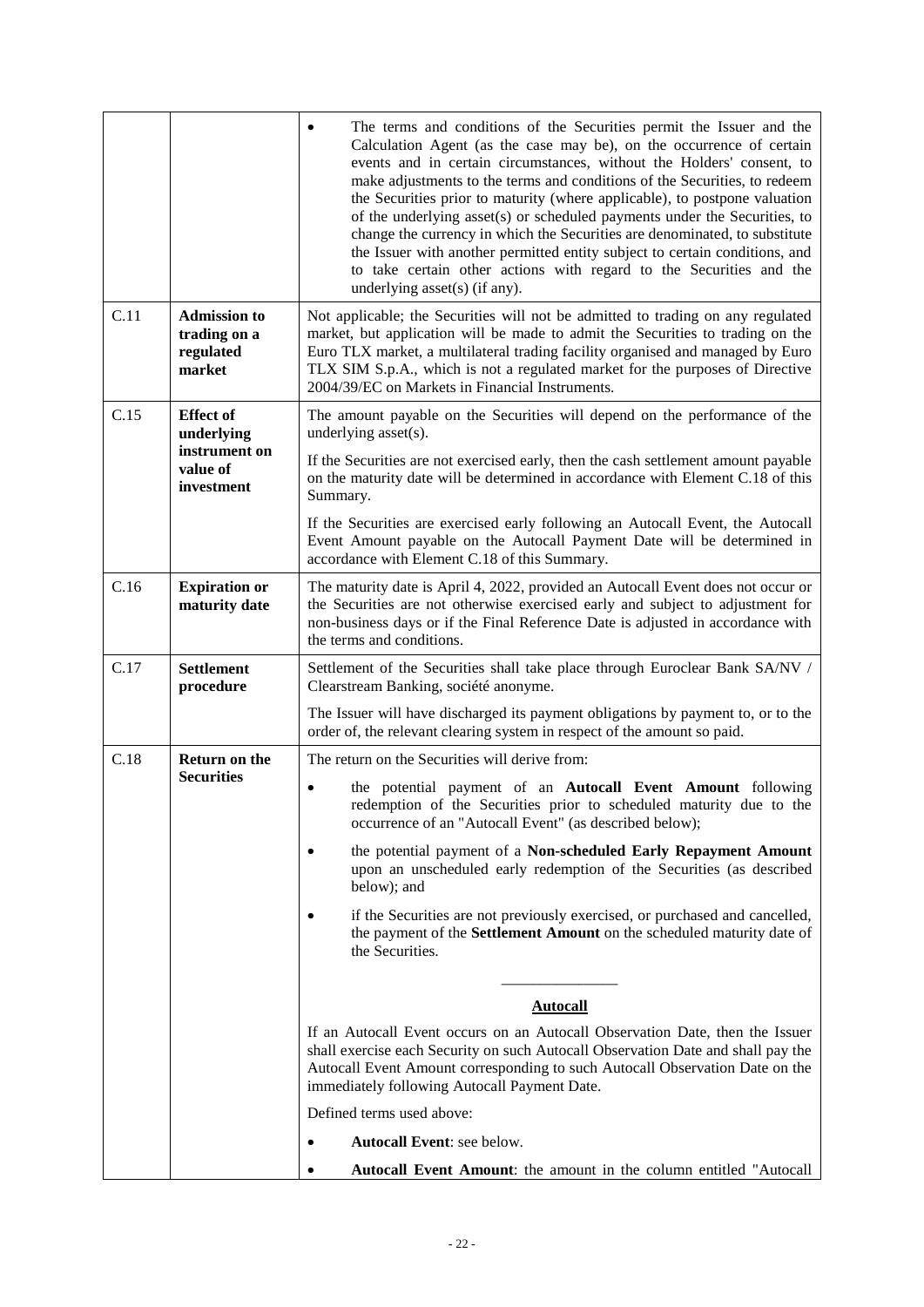Event Amount" in the same row as the relevant Autocall Observation Date in the table below.

- **Autocall Observation Date**: each date set out in the column entitled "Autocall Observation Date" in the table below.
	- **Autocall Payment Date**: each date set out in the column entitled "Autocall Payment Date" in the table below.

| <b>Autocall Observation</b><br>Date | <b>Autocall Payment</b><br><b>Date</b> | <b>Autocall Event</b><br><b>Amount</b> |
|-------------------------------------|----------------------------------------|----------------------------------------|
| March 27, 2018                      | April 5, 2018                          | <b>USD 109.40</b>                      |
| March 27, 2019                      | April 3, 2019                          | <b>USD 118.80</b>                      |
| March 27, 2020                      | April 3, 2020                          | <b>USD 128.20</b>                      |
| March 29, 2021                      | April 7, 2021                          | USD 137.60                             |

#### **Autocall Event**

An "**Autocall Event**" occurs if the Autocall Reference Value is greater than or equal to its Autocall Level for such Autocall Observation Date.

Defined terms used above:

- **Asset Initial Price**: the Initial Closing Price of the Asset.
- **Autocall Level**: in respect of each Asset, 100 per cent. (100%) of the respective Asset Initial Price of such Asset.
- **Autocall Reference Value**: in respect of an Asset, the Reference Price of the Asset on the relevant Autocall Observation Date.
- **Initial Closing Price**: the closing share price of the Asset on March 27, 2017, subject to adjustment in acordance with the terms and conditions.
- **Reference Price**: the closing share price of the Share for the relevant date.

# \_\_\_\_\_\_\_\_\_\_\_\_\_\_\_ **Non-scheduled Early Repayment Amount**

**Unscheduled early redemption**: The Securities may be redeemed prior to the scheduled maturity (i) at the Issuer's option (a) if the Issuer determines a change in applicable law has the effect that performance by the Issuer or its affiliates under the Securities or hedging transactions relating to the Securities has become (or there is a substantial likelihood in the immediate future that it will become) unlawful or impracticable (in whole or in part), (b) where applicable, if the Calculation Agent determines that certain additional disruption events or adjustment events as provided in the terms and conditions of the Securities have occurred in relation to the underlying asset(s) or (ii) upon notice by a Holder declaring such Securities to be immediately repayable due to the occurrence of an event of default which is continuing.

In such case, the Non-scheduled Early Repayment Amount payable on such unscheduled early redemption shall be, for each Security, an amount representing the fair market value of the Security taking into account all relevant factors less all costs incurred by the Issuer or any of its affiliates in connection with such early redemption, including those related to unwinding of any underlying and/or related hedging and funding arrangement.

**The Non-scheduled Early Repayment Amount may be less than your initial investment and therefore you may lose some or all of your investment on an unscheduled early redemption.**

\_\_\_\_\_\_\_\_\_\_\_\_\_\_\_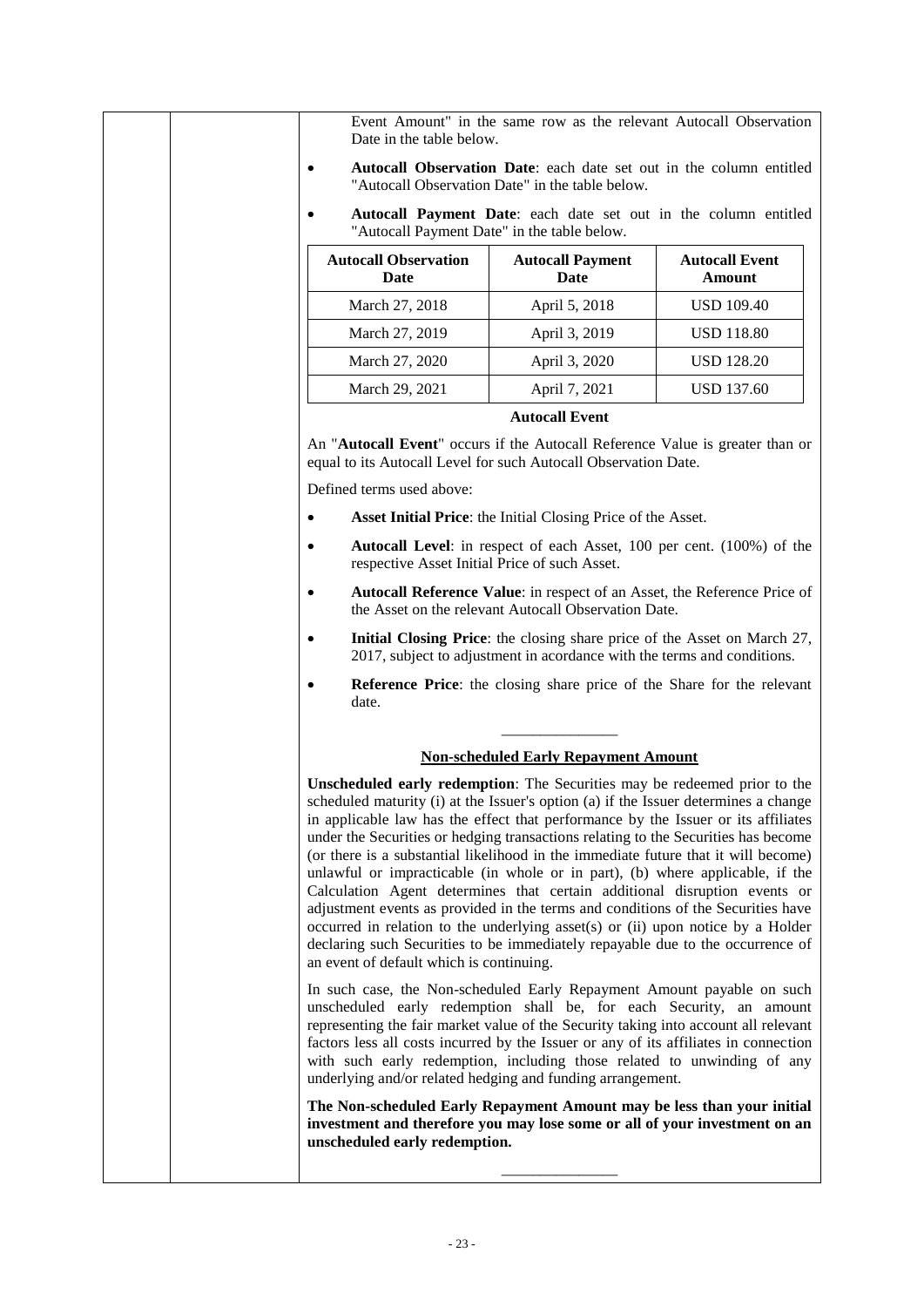| <b>Settlement Amount</b>                                                                                                                                                                       |
|------------------------------------------------------------------------------------------------------------------------------------------------------------------------------------------------|
| If a Trigger Event has not occurred the Settlement Amount payable in respect of<br>each Security will be calculated in accordance with the formula below:                                      |
| $CA \times Trigger$ Percentage                                                                                                                                                                 |
| If a Barrier Event has not occurred but a Trigger Event has occurred, the<br>Settlement Amount payable in respect of each Security will be calculated in<br>accordance with the formula below: |
| $CA \times Redemption Percentage$                                                                                                                                                              |
| If a Barrier Event has occurred and a Trigger Event has occurred, the Settlement<br>Amount payable in respect of each Security will be calculated in accordance<br>with the formula below:     |
| $CA \times \frac{Final \text{ Reference}}{ }$ Value                                                                                                                                            |
| <b>Initial Reference Value</b>                                                                                                                                                                 |
| Defined terms used above:                                                                                                                                                                      |
| CA: Calculation Amount, being USD 100.<br>$\bullet$                                                                                                                                            |
| Final Closing Price: the closing share price of the Share on the Final<br>Reference Date, subject to adjustment in accordance with the terms and<br>conditions.                                |
| Final Reference Date: March 28, 2022, subject to adjustment in<br>$\bullet$<br>accordance with the terms and conditions.                                                                       |
| Final Reference Value: the Final Value of the Asset.<br>$\bullet$                                                                                                                              |
| <b>Final Value:</b> the Final Closing Price of the Asset.<br>$\bullet$                                                                                                                         |
| <b>Initial Reference Value:</b> the Initial Value of the Asset.<br>$\bullet$                                                                                                                   |
| Initial Value: 100 per cent. (100%) of the Initial Closing Price of the<br>Asset.                                                                                                              |
| Maturity Date: April 4, 2022, subject to adjustment in accordance with<br>$\bullet$<br>the terms and conditions.                                                                               |
| <b>Redemption Percentage:</b> 100 per cent. (100%).                                                                                                                                            |
| Trigger Percentage: 147 per cent. (147%).                                                                                                                                                      |
| <b>Trigger Event</b>                                                                                                                                                                           |
| A "Trigger Event" occurs if the Trigger Reference Value is less than the                                                                                                                       |
| Trigger Level.                                                                                                                                                                                 |
| Defined terms used above:                                                                                                                                                                      |
| Trigger Level: 100 per cent. (100%) of the Asset Initial Price of the<br>Asset.                                                                                                                |
| Trigger Reference Value: the Final Closing Price of the Asset.                                                                                                                                 |
| <b>Barrier Event</b>                                                                                                                                                                           |
| A "Barrier Event" occurs if the Barrier Reference Value is less than the Barrier<br>Level.                                                                                                     |
| Defined terms used above:                                                                                                                                                                      |
| <b>Barrier Level:</b> 70 per cent. (70%) of the Asset Initial Price of the Asset.                                                                                                              |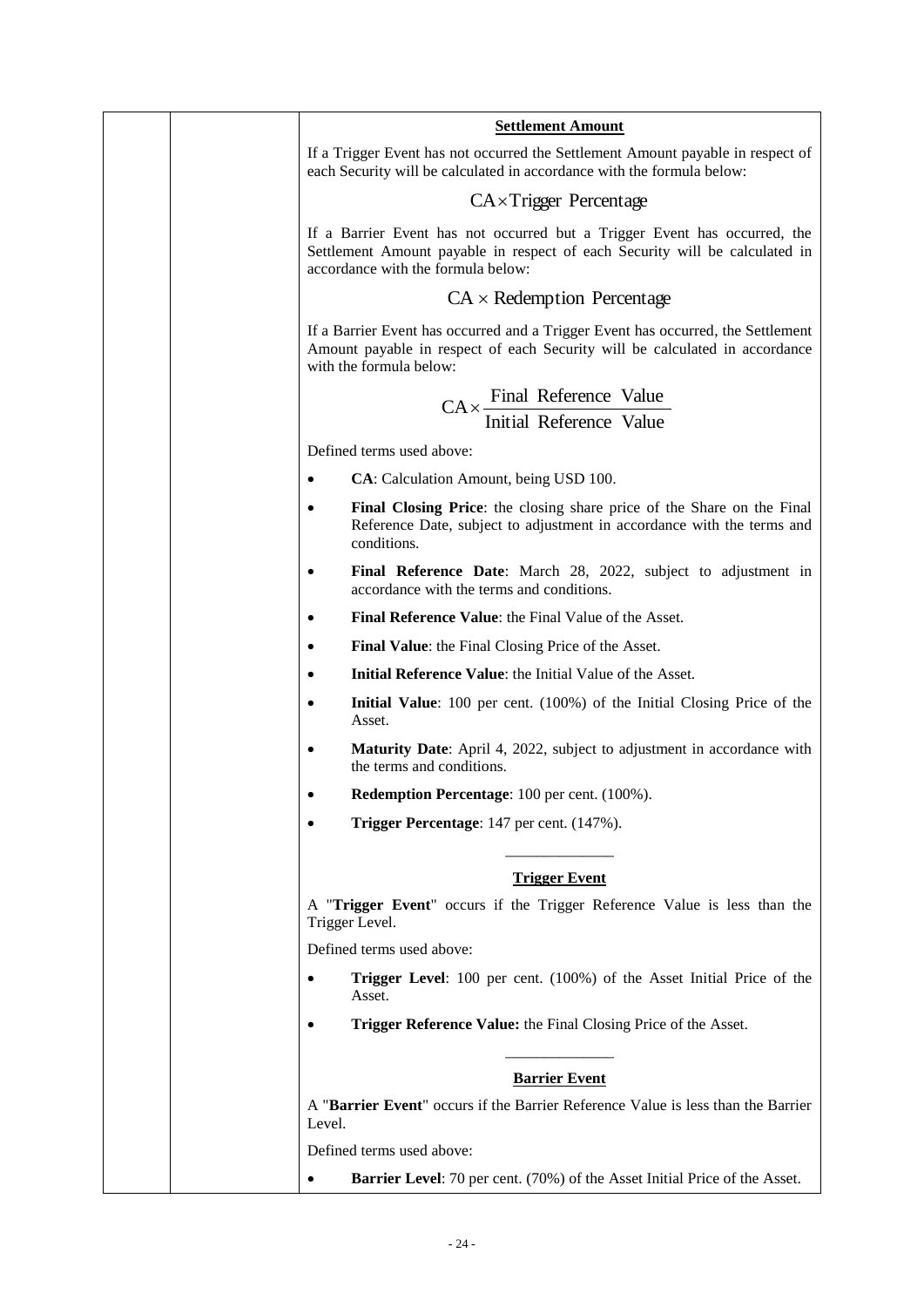|                                                                                                                |                                                                                                                                                                                                                                                                        | Barrier Reference Value: the Final Closing Price of the Asset.<br>$\bullet$<br>The closing share price of the Share will be determined on March 28, 2022,<br>subject to adjustment in accordance with the terms and conditions.                                                                                                                                                                                                                                                                                                                                                                                                                                                                |                                                                                                                                                                                                                                                                                                                                                                                                                                                                                                                                |                                                                     |                          |                            |
|----------------------------------------------------------------------------------------------------------------|------------------------------------------------------------------------------------------------------------------------------------------------------------------------------------------------------------------------------------------------------------------------|------------------------------------------------------------------------------------------------------------------------------------------------------------------------------------------------------------------------------------------------------------------------------------------------------------------------------------------------------------------------------------------------------------------------------------------------------------------------------------------------------------------------------------------------------------------------------------------------------------------------------------------------------------------------------------------------|--------------------------------------------------------------------------------------------------------------------------------------------------------------------------------------------------------------------------------------------------------------------------------------------------------------------------------------------------------------------------------------------------------------------------------------------------------------------------------------------------------------------------------|---------------------------------------------------------------------|--------------------------|----------------------------|
| C.19                                                                                                           | <b>Exercise</b><br>price/final<br>reference price<br>of the<br>underlying                                                                                                                                                                                              |                                                                                                                                                                                                                                                                                                                                                                                                                                                                                                                                                                                                                                                                                                |                                                                                                                                                                                                                                                                                                                                                                                                                                                                                                                                |                                                                     |                          |                            |
| C.20                                                                                                           | The underlying<br>assets                                                                                                                                                                                                                                               | The underlying asset is specified in the column entitled "Asset" (the<br>"Underlying Asset" or the "Asset"), in the table below.                                                                                                                                                                                                                                                                                                                                                                                                                                                                                                                                                               |                                                                                                                                                                                                                                                                                                                                                                                                                                                                                                                                |                                                                     |                          |                            |
|                                                                                                                |                                                                                                                                                                                                                                                                        | <b>Asset</b>                                                                                                                                                                                                                                                                                                                                                                                                                                                                                                                                                                                                                                                                                   | <b>ISIN</b>                                                                                                                                                                                                                                                                                                                                                                                                                                                                                                                    | <b>Bloomberg</b> page                                               | <b>Reuters</b><br>screen | <b>Exchange</b>            |
|                                                                                                                |                                                                                                                                                                                                                                                                        | The ordinary shares<br>of International<br><b>Business Machines</b><br>Corporation                                                                                                                                                                                                                                                                                                                                                                                                                                                                                                                                                                                                             | US4592001014                                                                                                                                                                                                                                                                                                                                                                                                                                                                                                                   | <b>IBM UN</b><br><equity></equity>                                  | <b>IBM.N</b>             | New York Stock<br>Exchange |
|                                                                                                                |                                                                                                                                                                                                                                                                        | $\bullet$<br>entitled "Asset".                                                                                                                                                                                                                                                                                                                                                                                                                                                                                                                                                                                                                                                                 | Share: the ordinary share set forth in the table above in the column                                                                                                                                                                                                                                                                                                                                                                                                                                                           |                                                                     |                          |                            |
|                                                                                                                | <b>SECTION D - RISKS</b>                                                                                                                                                                                                                                               |                                                                                                                                                                                                                                                                                                                                                                                                                                                                                                                                                                                                                                                                                                |                                                                                                                                                                                                                                                                                                                                                                                                                                                                                                                                |                                                                     |                          |                            |
| D.2                                                                                                            | Key risks that<br>are specific to<br>the Issuer                                                                                                                                                                                                                        |                                                                                                                                                                                                                                                                                                                                                                                                                                                                                                                                                                                                                                                                                                | The payment of any amount due on the Securities is subject to our credit risk.<br>The Securities are our unsecured obligations. The Securities are not bank<br>deposits and are not insured or guaranteed by the UK Financial Services<br>Compensation Scheme or any other government or governmental or private<br>agency, or deposit protection scheme in any jurisdiction. The value of and return<br>on your securities will be subject to our credit risk and to changes in the market's<br>view of our creditworthiness. |                                                                     |                          |                            |
|                                                                                                                |                                                                                                                                                                                                                                                                        | References in Element B.12 above to the "prospects" and "financial or trading<br>position" of the Issuer, are specifically to the Issuer's ability to meet its full<br>payment obligations under the Securities in a timely manner. Material<br>information about the Issuer's financial condition and prospects is included in<br>GSI's annual and interim reports. You should be aware, however, that each of<br>the key risks highlighted below could have a material adverse effect on the<br>Issuer's businesses, operations, financial and trading position and prospects,<br>which, in turn, could have a material adverse effect on the return investors<br>receive on the Securities. |                                                                                                                                                                                                                                                                                                                                                                                                                                                                                                                                |                                                                     |                          |                            |
|                                                                                                                |                                                                                                                                                                                                                                                                        | The Issuer is subject to a number of key risks:                                                                                                                                                                                                                                                                                                                                                                                                                                                                                                                                                                                                                                                |                                                                                                                                                                                                                                                                                                                                                                                                                                                                                                                                |                                                                     |                          |                            |
|                                                                                                                |                                                                                                                                                                                                                                                                        | $\bullet$<br>generally.                                                                                                                                                                                                                                                                                                                                                                                                                                                                                                                                                                                                                                                                        | GSI's businesses have been and may continue to be adversely affected by<br>conditions in the global financial markets and economic conditions                                                                                                                                                                                                                                                                                                                                                                                  |                                                                     |                          |                            |
|                                                                                                                |                                                                                                                                                                                                                                                                        | GSI's businesses and those of its clients are subject to extensive and<br>pervasive regulation around the world.                                                                                                                                                                                                                                                                                                                                                                                                                                                                                                                                                                               |                                                                                                                                                                                                                                                                                                                                                                                                                                                                                                                                |                                                                     |                          |                            |
|                                                                                                                | GSI's businesses have been and may be adversely affected by declining<br>asset values. This is particularly true for those businesses in which it has<br>net "long" positions, receives fees based on the value of assets managed,<br>or receives or posts collateral. |                                                                                                                                                                                                                                                                                                                                                                                                                                                                                                                                                                                                                                                                                                |                                                                                                                                                                                                                                                                                                                                                                                                                                                                                                                                |                                                                     |                          |                            |
|                                                                                                                |                                                                                                                                                                                                                                                                        | GSI's businesses have been and may be adversely affected by disruptions<br>in the credit markets, including reduced access to credit and higher costs<br>of obtaining credit.                                                                                                                                                                                                                                                                                                                                                                                                                                                                                                                  |                                                                                                                                                                                                                                                                                                                                                                                                                                                                                                                                |                                                                     |                          |                            |
| GSI's market-making activities have been and may be affected by<br>changes in the levels of market volatility. |                                                                                                                                                                                                                                                                        |                                                                                                                                                                                                                                                                                                                                                                                                                                                                                                                                                                                                                                                                                                |                                                                                                                                                                                                                                                                                                                                                                                                                                                                                                                                |                                                                     |                          |                            |
|                                                                                                                |                                                                                                                                                                                                                                                                        |                                                                                                                                                                                                                                                                                                                                                                                                                                                                                                                                                                                                                                                                                                | GSI's investment banking, client execution and investment management<br>businesses have been adversely affected and may continue to be<br>adversely affected by market uncertainty or lack of confidence among                                                                                                                                                                                                                                                                                                                 | investors and CEOs due to general declines in economic activity and |                          |                            |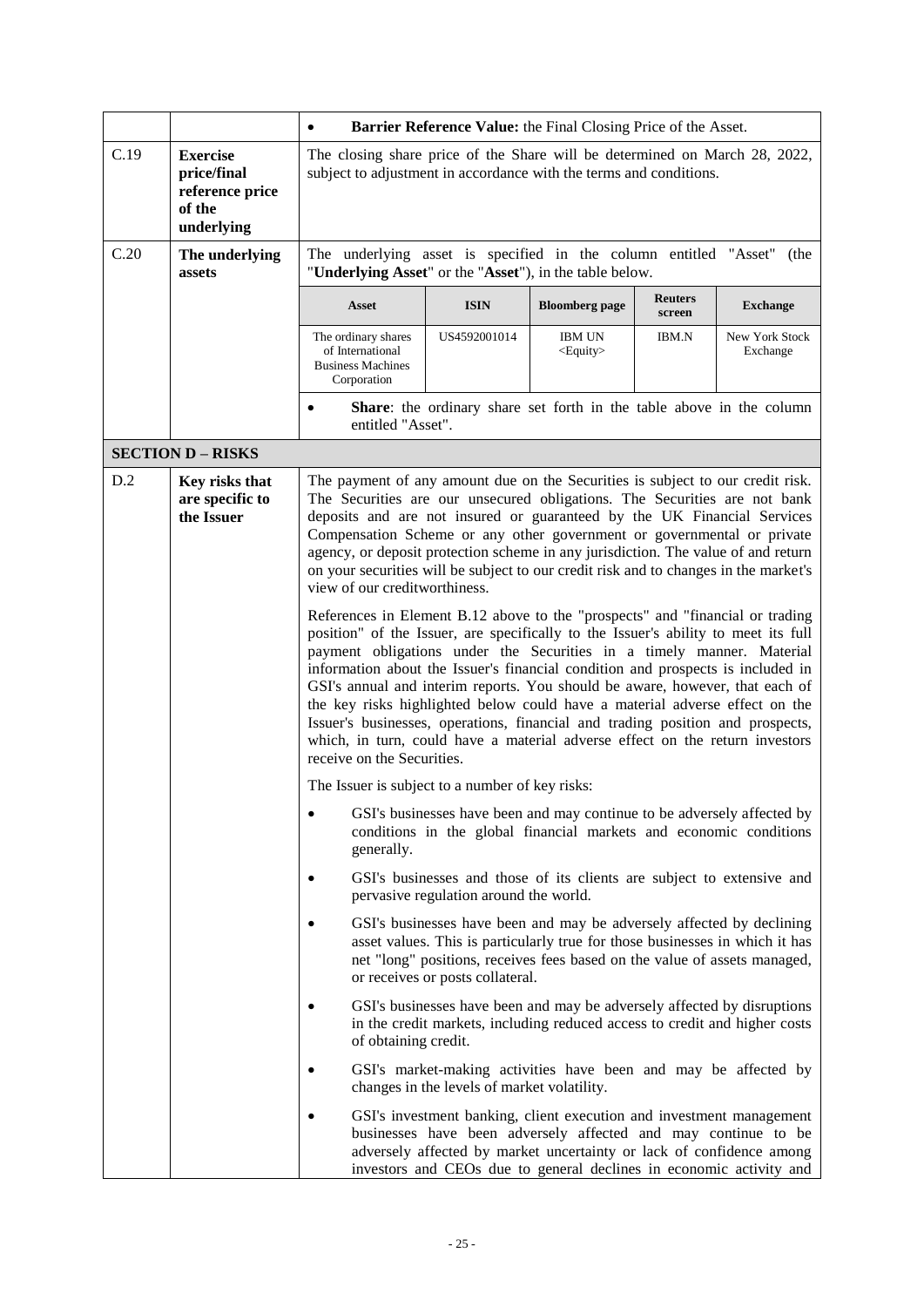|  |           | other unfavourable economic, geopolitical or market conditions.                                                                                                                                                                                                                                                                            |
|--|-----------|--------------------------------------------------------------------------------------------------------------------------------------------------------------------------------------------------------------------------------------------------------------------------------------------------------------------------------------------|
|  |           | GSI's investment management business may be affected by the poor<br>investment performance of its investment products.                                                                                                                                                                                                                     |
|  |           | GSI may incur losses as a result of ineffective risk management processes<br>and strategies.                                                                                                                                                                                                                                               |
|  |           | GSI's liquidity, profitability and businesses may be adversely affected by<br>an inability to access the debt capital markets or to sell assets or by a<br>reduction in its credit ratings or by an increase in its credit spreads.                                                                                                        |
|  | $\bullet$ | A failure to appropriately identify and address potential conflicts of<br>interest could adversely affect GSI's businesses.                                                                                                                                                                                                                |
|  |           | A failure in GSI's operational systems or infrastructure, or those of third<br>parties, as well as human error, could impair GSI's' liquidity, disrupt<br>GSI's businesses, result in the disclosure of confidential information,<br>damage GSI's reputation and cause losses.                                                             |
|  |           | A failure to protect GSI's computer systems, networks and information,<br>and GSI's clients' information, against cyber-attacks and similar threats<br>could impair GSI's ability to conduct GSI's businesses, result in the<br>disclosure, theft or destruction of confidential information, damage GSI's<br>reputation and cause losses. |
|  |           | GSI's businesses, profitability and liquidity may be adversely affected by<br>deterioration in the credit quality of, or defaults by, third parties who owe<br>GSI money, securities or other assets or whose securities or obligations<br>GSI holds.                                                                                      |
|  |           | Concentration of risk increases the potential for significant losses in GSI's<br>market-making, underwriting, investing and lending activities.                                                                                                                                                                                            |
|  |           | The financial services industry is both highly competitive and<br>interrelated.                                                                                                                                                                                                                                                            |
|  |           | GSI faces enhanced risks as new business initiatives lead it to transact<br>with a broader array of clients and counterparties and exposes it to new<br>asset classes and new markets.                                                                                                                                                     |
|  |           | Derivative transactions and delayed settlements may expose GSI to<br>unexpected risk and potential losses.                                                                                                                                                                                                                                 |
|  | $\bullet$ | GSI's businesses may be adversely affected if GSI is unable to hire and<br>retain qualified employees.                                                                                                                                                                                                                                     |
|  | ٠         | GSI may be adversely affected by increased governmental and regulatory<br>scrutiny or negative publicity.                                                                                                                                                                                                                                  |
|  |           | Substantial legal liability or significant regulatory action against GSI<br>could have material adverse financial effects or cause significant<br>reputational harm to GSI, which in turn could seriously harm GSI's<br>business prospects.                                                                                                |
|  |           | The growth of electronic trading and the introduction of new trading<br>technology may adversely affect GSI's business and may increase<br>competition.                                                                                                                                                                                    |
|  | $\bullet$ | GSI's commodities activities, particularly its power generation interests<br>and physical commodities activities, subject GSI to extensive regulation,<br>potential catastrophic events and environmental, reputational and other<br>risks that may expose it to significant liabilities and costs.                                        |
|  |           | In conducting its businesses around the world, GSI is subject to political,<br>economic, legal, operational and other risks that are inherent in operating<br>in many countries.                                                                                                                                                           |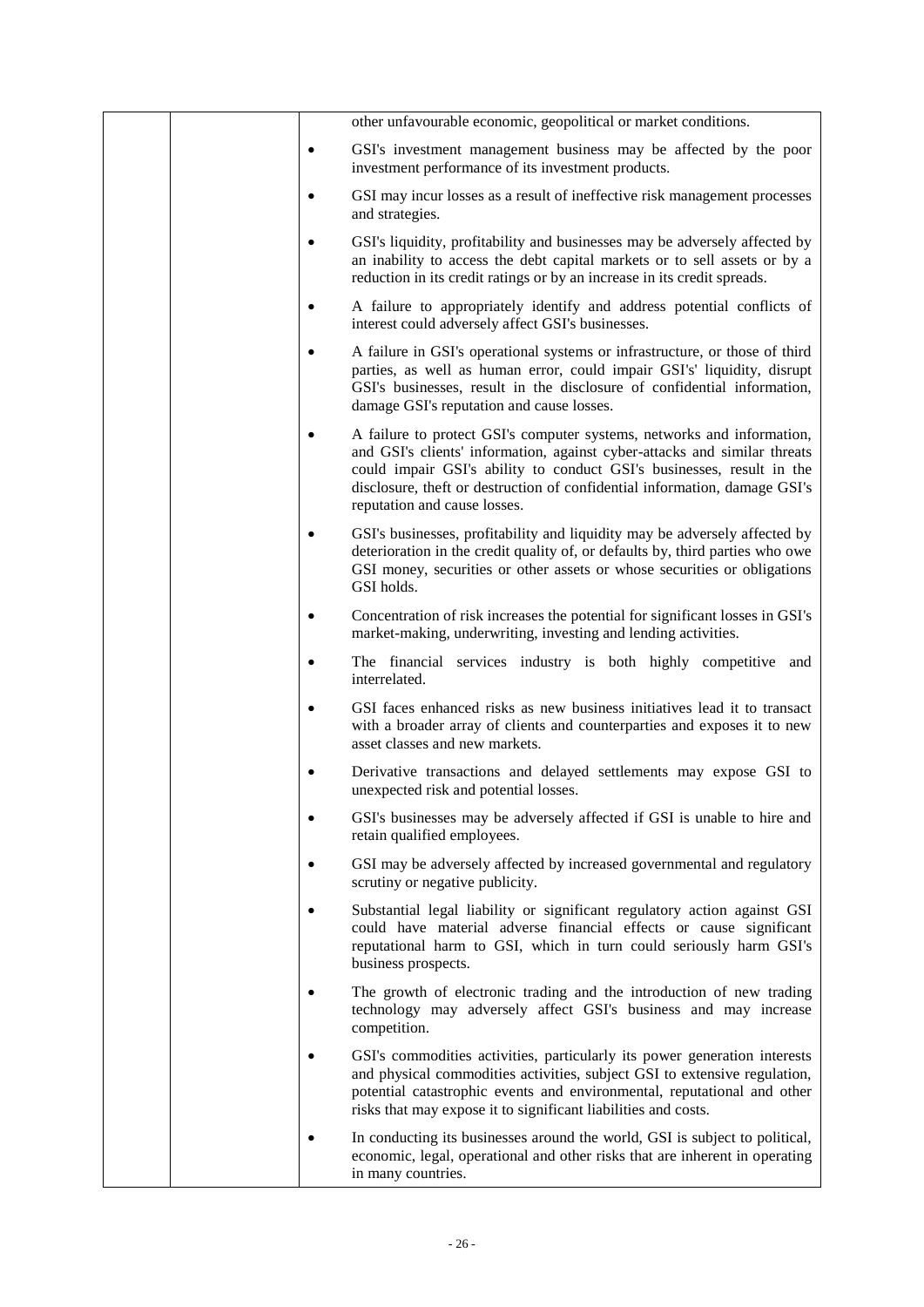|     |                                                     |           | GSI may incur losses as a result of unforeseen or catastrophic events,<br>including the emergence of a pandemic, terrorist attacks, extreme<br>weather events or other natural disasters.                                                                                                                                                                             |
|-----|-----------------------------------------------------|-----------|-----------------------------------------------------------------------------------------------------------------------------------------------------------------------------------------------------------------------------------------------------------------------------------------------------------------------------------------------------------------------|
| D.6 | Key risks that<br>are specific to<br>the Securities | $\bullet$ | Your capital is at risk. Depending on the performance of the<br>underlying asset(s), you may lose some or all of your investment.                                                                                                                                                                                                                                     |
|     |                                                     | $\bullet$ | You could also lose some or all of your investment in the Securities<br>where:                                                                                                                                                                                                                                                                                        |
|     |                                                     |           | O<br>We (as Issuer) fail or are otherwise unable to meet our payment<br>obligations;                                                                                                                                                                                                                                                                                  |
|     |                                                     |           | $\circ$<br>You do not hold your Securities to maturity and the secondary sale<br>price you receive is less than the original purchase price; or                                                                                                                                                                                                                       |
|     |                                                     |           | $\circ$<br>Your Securities are redeemed early due to an unexpected event<br>and the amount you receive is less than the original purchase price.                                                                                                                                                                                                                      |
|     |                                                     |           | The estimated value of your Securities (as determined by reference to<br>pricing models used by us) at the time the terms and conditions of your<br>Securities are set on the trade date, will be less than the original issue<br>price of your Securities.                                                                                                           |
|     |                                                     | ٠         | Your Securities may not have an active trading market, and you may be<br>unable to dispose of them.                                                                                                                                                                                                                                                                   |
|     |                                                     | $\bullet$ | We give no assurance that application for listing and admission to trading<br>will be granted (or, if granted, will be granted by the issue date) or that an<br>active trading market in the Securities will develop. We may discontinue<br>any such listing at any time.                                                                                             |
|     |                                                     |           | The potential for the value of the Securities to increase is limited as the<br>performance of the underlying asset(s) to which the Securities are linked<br>is capped.                                                                                                                                                                                                |
|     |                                                     |           | Risks associated with Securities linked to underlying asset(s):                                                                                                                                                                                                                                                                                                       |
|     |                                                     | $\bullet$ | Purchasers of Securities linked to one or more underlying asset(s) are<br>exposed to the performance of such underlying asset(s), which may be<br>subject to unpredictable change over time.                                                                                                                                                                          |
|     |                                                     |           | Past performance of an underlying asset is not indicative of future<br>performance.                                                                                                                                                                                                                                                                                   |
|     |                                                     |           | You will not have any rights of ownership in the underlying asset(s), and<br>our obligations under the Securities to you are not secured by any assets.                                                                                                                                                                                                               |
|     |                                                     |           | Following a disruption event, the valuation of the underlying asset(s) may<br>be postponed and/or valued by us (as Calculation Agent) in our<br>discretion.                                                                                                                                                                                                           |
|     |                                                     |           | Following the occurrence of certain extraordinary events in relation to the<br>underlying asset(s), the terms and conditions of your Securities may be<br>adjusted or the Securities may be redeemed early at the non-scheduled<br>early repayment amount. Such amount may be less than your initial<br>investment and you could lose some or all of your investment. |
|     |                                                     |           | <b>Risks associated with Share Linked Securities:</b>                                                                                                                                                                                                                                                                                                                 |
|     |                                                     | ٠         | The performance of shares is dependent upon many unpredictable factors.                                                                                                                                                                                                                                                                                               |
|     |                                                     |           | You may receive a lower return on the Securities than you would have<br>received from investing in the shares directly because the price of the<br>shares may not include the value of dividends.                                                                                                                                                                     |
|     |                                                     |           | The issuer of a share may take any actions in respect of a share without<br>regard to your interests as Holders of the Securities, and any of these                                                                                                                                                                                                                   |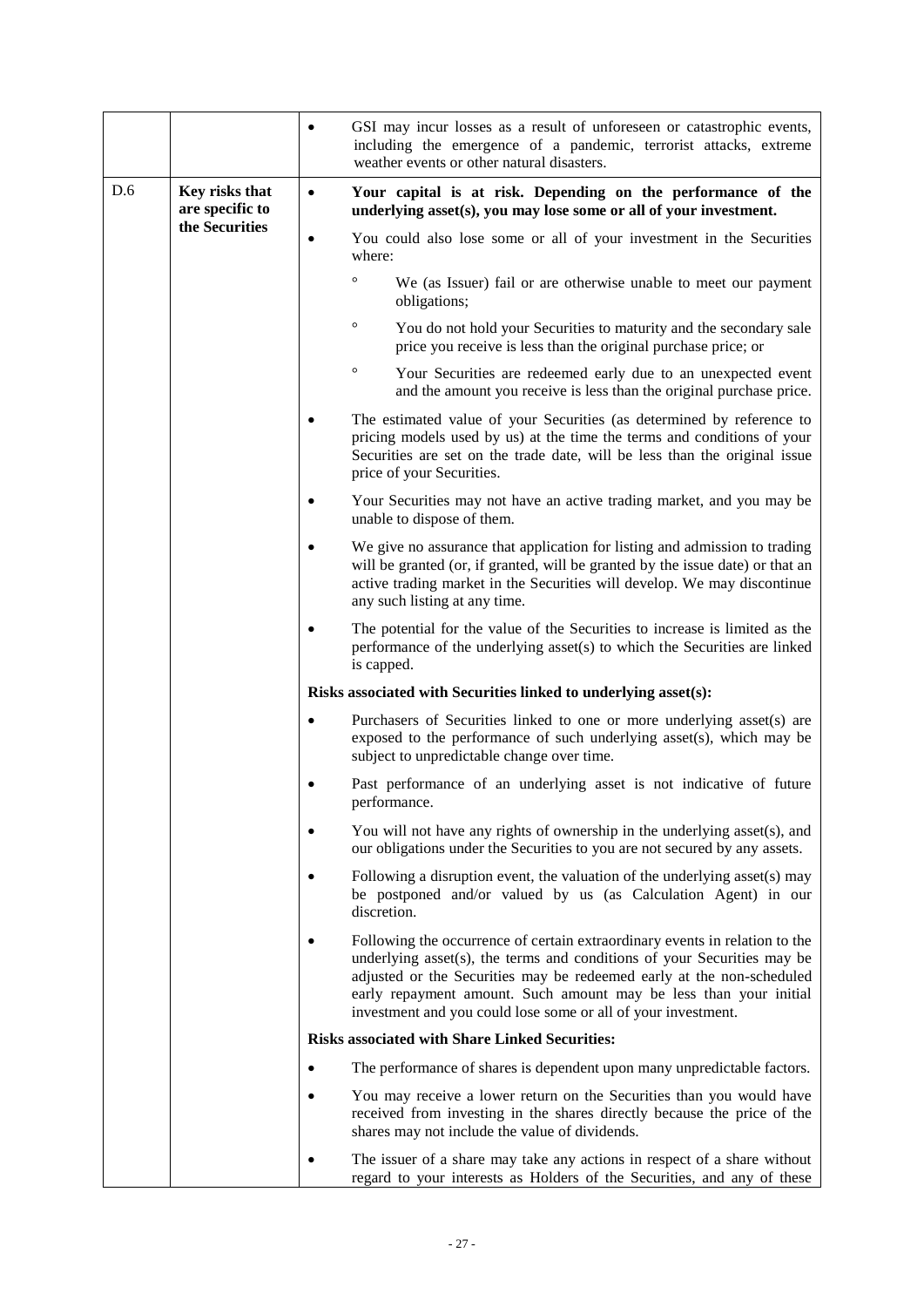|                              |                                                        | actions could negatively affect the value of and return on the Securities.                                                                                                                                                                                                                                                                                                                                                                                                                                                                                                                                                            |  |  |  |
|------------------------------|--------------------------------------------------------|---------------------------------------------------------------------------------------------------------------------------------------------------------------------------------------------------------------------------------------------------------------------------------------------------------------------------------------------------------------------------------------------------------------------------------------------------------------------------------------------------------------------------------------------------------------------------------------------------------------------------------------|--|--|--|
|                              |                                                        | Your Securities may be adjusted or redeemed prior to maturity due to a<br>change in law. Any such adjustment may have a negative effect on the<br>value of and return on your Securities; the amount you receive following<br>an early redemption may be less than your initial investment and you<br>could lose some or all of your investment.                                                                                                                                                                                                                                                                                      |  |  |  |
|                              |                                                        | The Issuer of your Securities may be substituted with another company.                                                                                                                                                                                                                                                                                                                                                                                                                                                                                                                                                                |  |  |  |
|                              |                                                        | We may amend the terms and conditions of your Securities in certain<br>circumstances without your consent.                                                                                                                                                                                                                                                                                                                                                                                                                                                                                                                            |  |  |  |
| <b>SECTION E - THE OFFER</b> |                                                        |                                                                                                                                                                                                                                                                                                                                                                                                                                                                                                                                                                                                                                       |  |  |  |
| E.2b                         | <b>Reasons for the</b><br>offer and use of<br>proceeds | The net proceeds of the offer will be used in the general business of the Issuer.                                                                                                                                                                                                                                                                                                                                                                                                                                                                                                                                                     |  |  |  |
| E.3                          | <b>Terms</b> and<br>conditions of the<br>offer         | An offer of the Securities may be made other than pursuant to Article $3(2)$ of the<br>Prospectus Directive in the Italian Republic ("Public Offer Jurisdiction")<br>during the period from (and including) February 13, 2017 to (and including)<br>March 24, 2017 ("Offer Period") by the Authorised Offeror.                                                                                                                                                                                                                                                                                                                        |  |  |  |
|                              |                                                        | The Offer Period for the Securities placed in Italy outside the premises of the<br>placers ("door-to-door"), pursuant to Article 30 of Legislative Decree No. 58 of<br>February 24, 1998, as amended (the "Financial Services Act") shall be from and<br>including February 13, 2017 to and including March 17, 2017.                                                                                                                                                                                                                                                                                                                 |  |  |  |
|                              |                                                        | Pursuant to Article 30, paragraph 6, of the Financial Service Act, the effects of<br>the subscriptions made "door-to-door" are suspended for a period of seven days<br>from the date of the subscription. During such period, investors have the right to<br>withdraw from the subscription without any charge or fee, by means of<br>notification to the relevant placer.                                                                                                                                                                                                                                                            |  |  |  |
|                              |                                                        | In the event that the Certificates are placed in Italy via distance communication<br>techniques, including subscriptions made through a website, the Offer Period<br>shall be from and including February 13, 2017 to and including March 10, 2017.                                                                                                                                                                                                                                                                                                                                                                                   |  |  |  |
|                              |                                                        | Pursuant to Article 67-duodecies of Legislative Decree No. 206 of September 6,<br>2005, subscriptions made via distance communication techniques are suspended<br>for a period of fourteen days from the date of acceptance of the subscription by<br>the relevant placers. During such period, investors have the right to withdraw<br>from the subscription without any charge or fee and without having to indicate<br>any reasons thereof, by means of notification pursuant to the modalities set forth<br>on the relevant website where the subscription was made.                                                              |  |  |  |
|                              |                                                        | The Offer Price is USD 100 per Security (the "Issue Price"). The Authorised<br>Offeror will offer and sell the Securities to its customers in accordance with<br>arrangements in place between the Authorised Offeror and its customers by<br>reference to the Issue Price and market conditions prevailing at the time.                                                                                                                                                                                                                                                                                                              |  |  |  |
|                              |                                                        | Offers of Securities are conditional on their issue and are subject to the<br>admission to trading of the Securities on the Euro TLX market (a multilateral<br>trading facility organised and managed by Euro TLX SIM S.p.A., which is not a<br>regulated market for the purposes of Directive 2004/39/EC on Markets in<br>Financial Instruments) occurring by the issue date, being February 13, 2017. As<br>between the Authorised Offeror and its customers, offers of the Securities are<br>further subject to such conditions as may be agreed between them and/or as is<br>specified in the arrangements in place between them. |  |  |  |
| E.4                          | <b>Interests</b><br>material to the<br>issue/offer     | So far as the Issuer is aware, no person involved in the issue of the Securities has<br>an interest material to the offer, including conflicting interests.                                                                                                                                                                                                                                                                                                                                                                                                                                                                           |  |  |  |